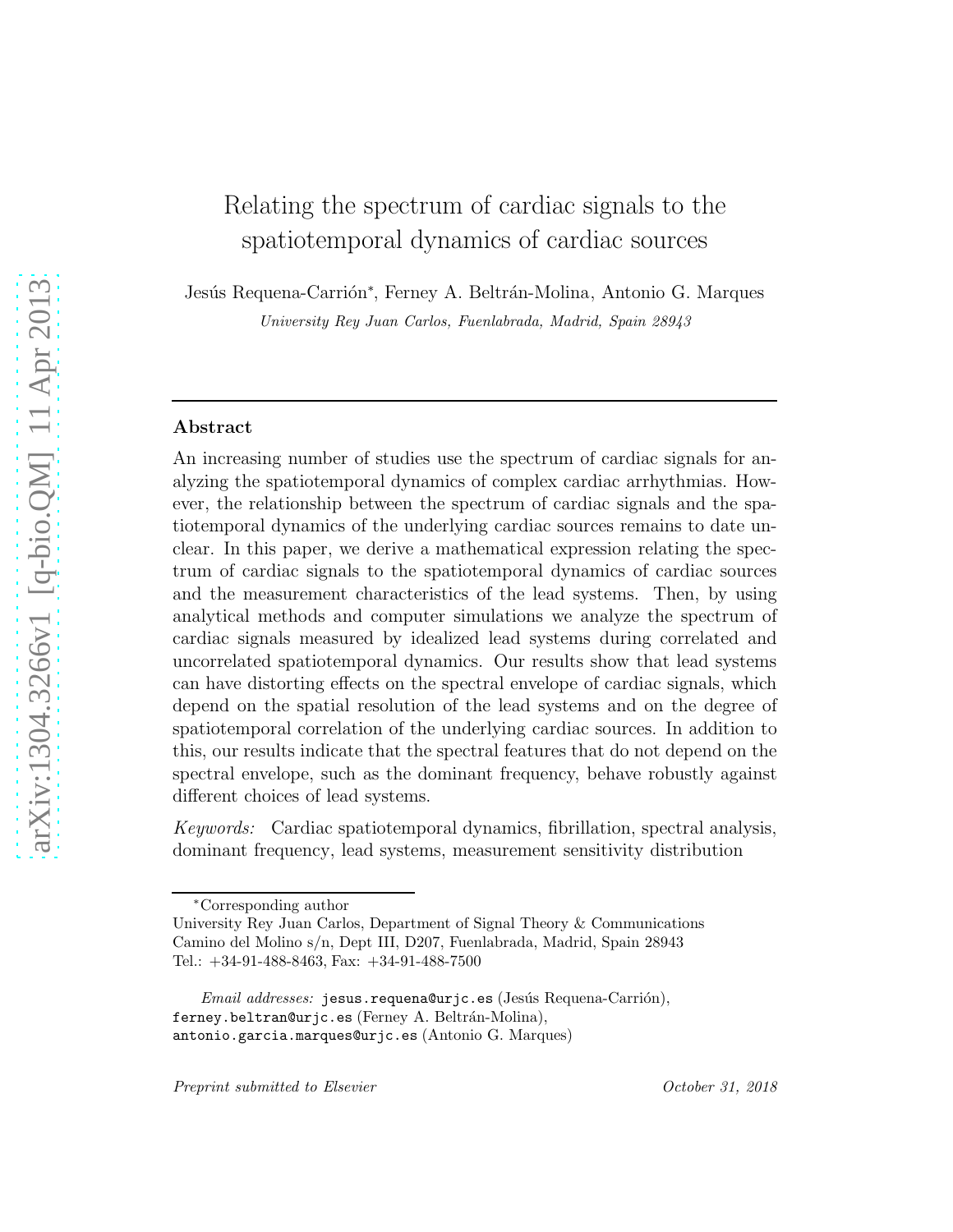#### 1. Introduction

Fibrillation is a complex cardiac arrhythmia whose spatiotemporal characteristics remain poorly understood. Traditionally fibrillation has been described as random and disorganized, since it induces highly irregular traces in the electrocardiogram (ECG) signal. However, with the application of nonlinear dynamics theory to the investigation of cardiac arrhythmias, and the development of optical and electrical mapping techniques, it has been suggested that fibrillation can possess some degree of spatiotemporal regularity [\[1,](#page-18-0) [2](#page-18-1)]. This view has led in a natural way to study fibrillation based on the spectrum of cardiac signals such as the ECG and intracardiac electrograms (EGM). Spectral features of cardiac signals have been proposed as experimental indices for detecting ventricular fibrillation (VF) [\[3\]](#page-18-2), for quantifying the degree of spatiotemporal organization of atrial fibrillation (AF) [\[4\]](#page-18-3) and for predicting the success of defibrillation shocks [\[5,](#page-19-0) [6](#page-19-1), [7](#page-19-2)]. Also, intracardiac mapping techniques have been combined with dominant frequency (DF) analysis to study the spatiotemporal characteristics of fibrillation. This method, known as DF mapping, has revealed spatiotemporal regularities during AF in both animal models  $[8, 9, 10]$  $[8, 9, 10]$  $[8, 9, 10]$  $[8, 9, 10]$  and in patients  $[11, 12]$  $[11, 12]$  $[11, 12]$  and it is currently regarded as a potential technique to guide AF ablation therapies [\[13\]](#page-19-8).

Despite the increasing number of studies that use spectral techniques to analyze fibrillation, the meaning of the spectrum of cardiac signals remains to date elusive. Even though individual spectral features of cardiac signals have been linked to spatiotemporal characteristics of cardiac rhythms [\[14](#page-20-0), [15,](#page-20-1) [16\]](#page-20-2), the relationship between the spectrum of cardiac signals and the spatiotemporal characteristics of cardiac rhythms has not been thoroughly investigated. In addition to this, the effects of lead systems on the spectrum of cardiac signals are not well understood, and consequently it is not clear how the spectra of cardiac signals measured by different lead systems relate to one another. The elucidation of the relationship between the spectra of cardiac signals measured by different lead systems is of technical and clinical interest in the context of fibrillation, since it would contribute to the development of novel, improved methods of DF cardiac mapping, such as non-contact intracardiac electrical mapping [\[17,](#page-20-3) [18\]](#page-20-4) and non-invasive surface ECG mapping [\[19\]](#page-20-5).

In this paper, we develop a mathematical formalism for investigating, in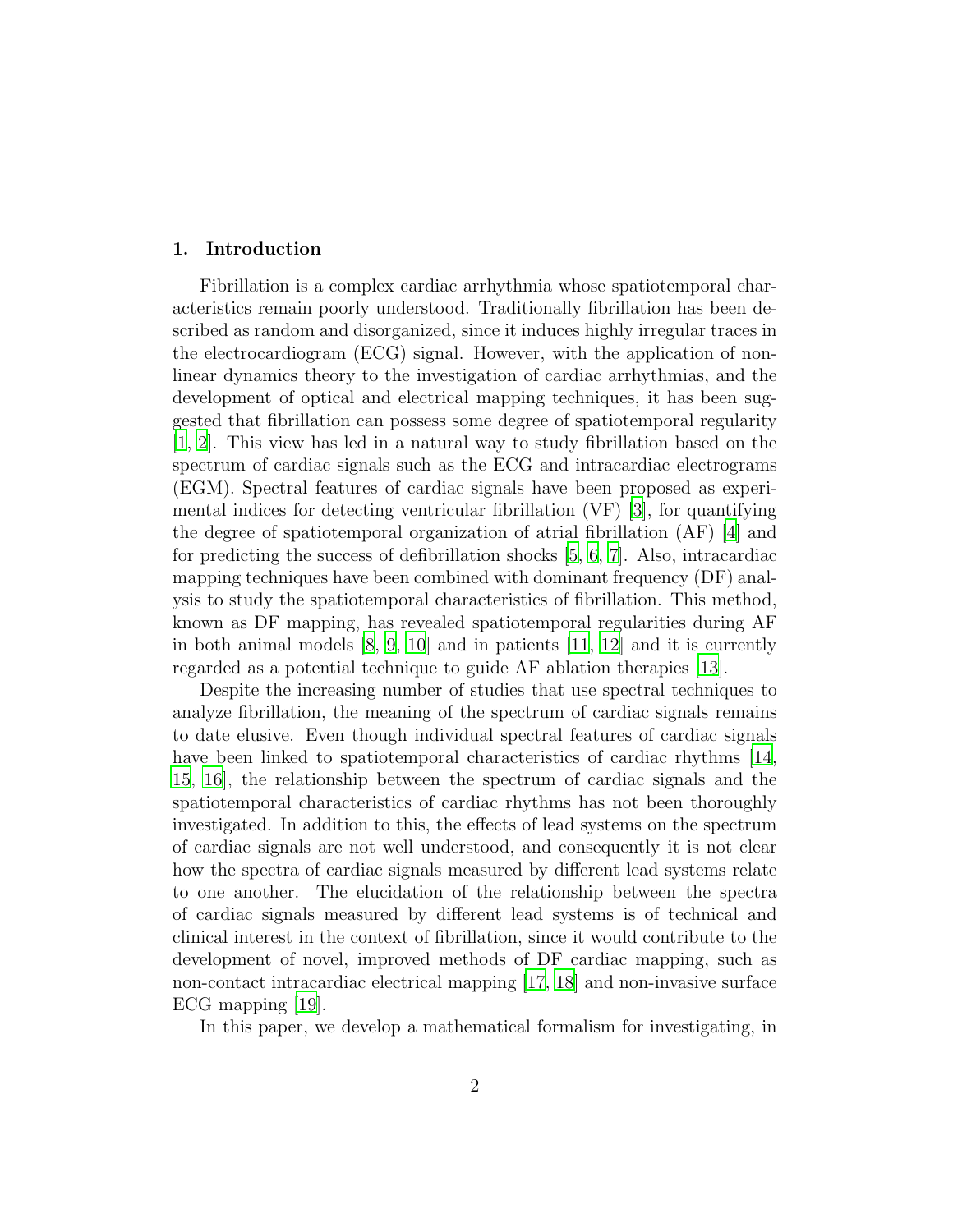a systematic way, the spectral manifestation of different cardiac rhythms and the spectral effects of the lead systems. By following a multivariate signal analysis approach, we identify the mathematical relationship between the spectrum of cardiac signals and the spatiotemporal dynamics of the underlying cardiac rhythms. Our formalism allows us to derive theoretical results which are relevant for the analysis and interpretation of the spectrum of cardiac signals, and for devising spectral methods for investigating the spatiotemporal dynamics of cardiac rhythms.

The organization of this paper is as follows. In Section [2](#page-2-0) we develop our mathematical formalism and connect the spectrum of cardiac signals to the spatiotemporal dynamics of the underlying cardiac rhythms. Physiologically meaningful cases are studied analytically in Section [3,](#page-5-0) and in a computer simulation environment in Section [4.](#page-9-0) Finally, Section [5](#page-14-0) conveys the conclusions of our investigation and the discussion.

## <span id="page-2-0"></span>2. Mathematical formalism

In this section we present the mathematical formalism for investigating the spectrum of cardiac signals. Firstly, we introduce the lead-field bioelectric model of cardiac sources and signals. Then, based on multivariate signal analysis, we define the autocorrelation and the spectrum of cardiac sources. Finally, we identify the relationship between: the spectrum of cardiac signals, the spatiotemporal dynamics of cardiac sources and the measurement characteristics of lead systems.

Throughout this paper the following notation is used:  $\langle \cdot \rangle_t$  denotes timeaverage,  $\mathcal{F}[\cdot]$  is the Fourier Transform operator,  $(*)$  denotes convolution and  $\delta(\cdot)$  is the Dirac's delta. We use the following vector definitions:  $\mathbf{1} = [1, 1, 1]^T$ and  $\mathbf{0} = [0, 0, 0]^T$ .

#### 2.1. Bioelectric model

Cardiac sources are the bioelectric processes generated by the heart during contraction. There exist different, equivalent mathematical paradigms to model the activity of cardiac sources, such as the monopole field and the dipole field [\[20](#page-20-6)]. In this study, we model cardiac sources as a timevarying dipole field, i.e. as a spatial distribution of time-varying dipoles  $\mathbf{J}(v,t) = [J_x(v,t), J_y(v,t), J_z(v,t)]^T$  on a volume V, where v denotes a point located inside V and t denotes the time instant.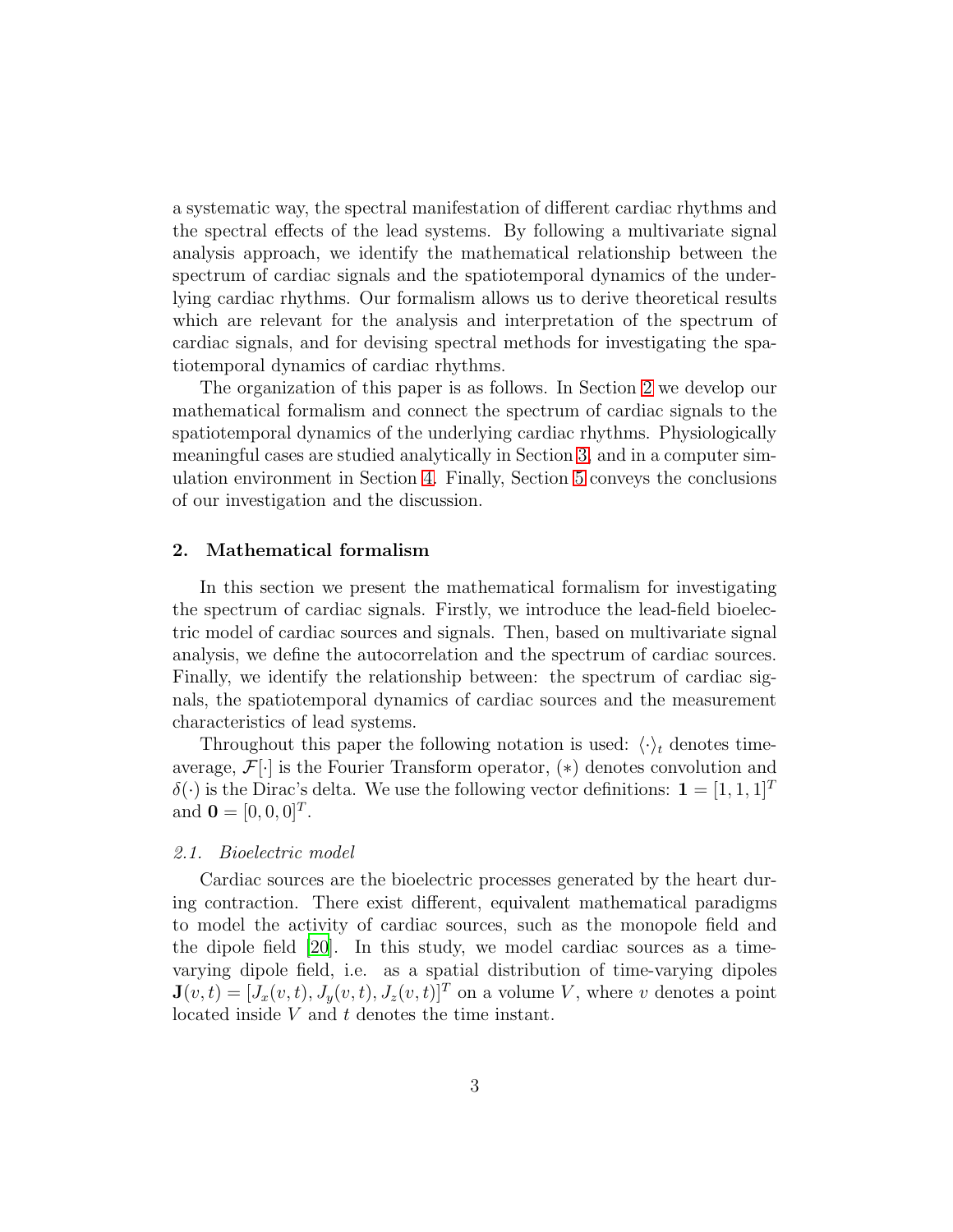The time-varying activity of cardiac sources can be measured by lead systems, producing cardiac signals. Taking the dipole field as our reference description for cardiac sources, we follow a lead-field approach to model car-diac signals [\[20\]](#page-20-6). According to the lead-field theory, the cardiac signal  $c(t)$ that is induced at a lead system by a dipole field  $\mathbf{J}(v, t)$  can be expressed as

<span id="page-3-0"></span>
$$
c(t) = \int_{V} \mathbf{L}^{T}(v) \mathbf{J}(v, t) dv
$$
 (1)

where the vector field  $\mathbf{L}(v) = [L_x(v), L_y(v), L_z(v)]^T$  is the measurement sensitivity distribution (MSD) and describes the ability of the lead system to measure cardiac dipoles located at  $v \in V$ . In words, cardiac signals are a weighted linear combination of the underlying cardiac sources.

## 2.2. Autocorrelation and spectrum of cardiac sources

The autocorrelation of a cardiac source,  $\rho(v, w, \tau)$ ,  $\forall v, w \in V$ , is defined as the collection of the cross-correlations between all pairs of dipoles in  $V$ . Since cardiac dipoles are vectorial entities, the cross-correlation between two dipoles consists of the cross-correlations between all three components of each dipole [\[21\]](#page-20-7). In order to define the autocorrelation of a cardiac source, the average dipole field  $\mathbf{J}(v)$  needs to be introduced:

$$
\bar{\mathbf{J}}(v) = \langle \mathbf{J}(v,t) \rangle_t \n= [\langle J_x(v,t) \rangle_t, \langle J_y(v,t) \rangle_t, \langle J_z(v,t) \rangle_t]^T.
$$
\n(2)

Based on  $\bar{\mathbf{J}}(v)$ , we define the zero-average dipole field  $\mathbf{J}'(v,t) = \mathbf{J}(v,t) - \bar{\mathbf{J}}(v)$ , so that  $\langle \mathbf{J}'(v,t) \rangle_t = \mathbf{0}$ . The cross-correlation matrix between two cardiac dipoles  $\mathbf{J}(v,t)$  and  $\mathbf{J}(w,t)$ , where  $v, w \in V$ , is then defined as

<span id="page-3-1"></span>
$$
\rho(v, w, \tau) = \langle \mathbf{J}'(v, t + \tau) \mathbf{J}'^T(w, t) \rangle_t \n= \begin{pmatrix} \rho_{xx}(v, w, \tau) & \rho_{xy}(v, w, \tau) & \rho_{xz}(v, w, \tau) \\ \rho_{yx}(v, w, \tau) & \rho_{yy}(v, w, \tau) & \rho_{yz}(v, w, \tau) \\ \rho_{zx}(v, w, \tau) & \rho_{zy}(v, w, \tau) & \rho_{zz}(v, w, \tau) \end{pmatrix}.
$$
\n(3)

Therefore, each entry of  $\rho(v, w, \tau)$  contains the cross-correlation between one component of  $\mathbf{J}(v, t)$  and one component of  $\mathbf{J}(w, t)$ . For instance, matrix entry  $\rho_{zy}(v, w, \tau)$  is  $\langle J'_z \rangle$  $\mathcal{I}'_z(v,t+\tau)J'_y$  $\langle y'(w,t) \rangle_t$ . Also, the average power of dipole component  $J'_x$  $x'_x(v, t)$  is by definition  $P_x(v) = \rho_{xx}(v, v, 0)$ , and analogous expressions can be obtained for the average power of dipole components  $J'_{i}$  $y'_y(v,t)$  and  $J'_{2}$  $\binom{'}{z}(v,t).$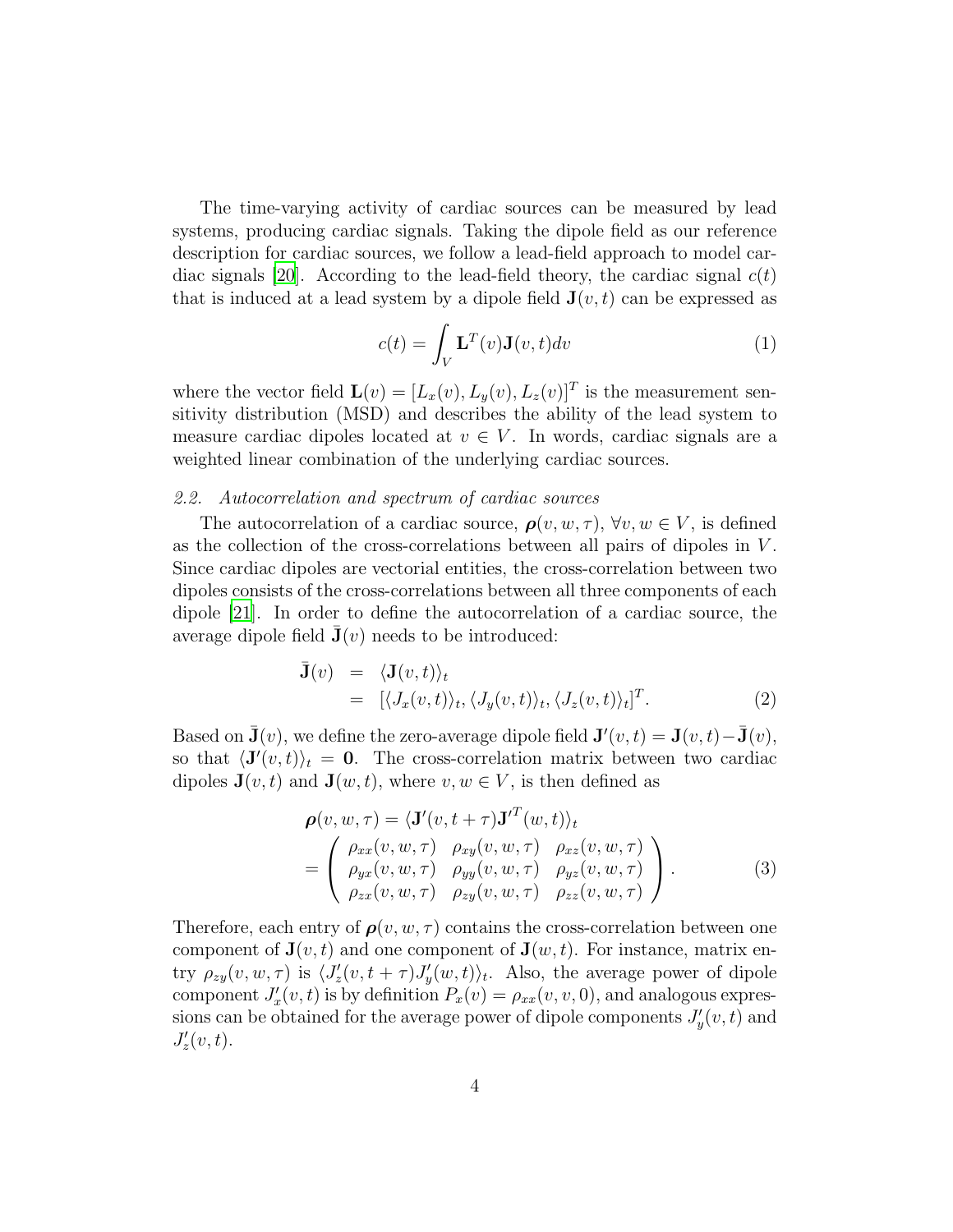The spectrum of a cardiac source,  $\sigma(v, w, f)$ ,  $\forall v, w \in V$ , corresponds to the collection of the cross-spectra between all pairs of dipoles in  $V$ , and is defined as

$$
\sigma(v, w, f) = \mathcal{F}[\rho(v, w, \tau)]
$$
  
= 
$$
\begin{pmatrix} \sigma_{xx}(v, w, f) & \sigma_{xy}(v, w, f) & \sigma_{xz}(v, w, f) \\ \sigma_{yx}(v, w, f) & \sigma_{yy}(v, w, f) & \sigma_{yz}(v, w, f) \\ \sigma_{zx}(v, w, f) & \sigma_{zy}(v, w, f) & \sigma_{zz}(v, w, f) \end{pmatrix}
$$
 (4)

where the operator  $\mathcal{F}[\cdot]$  is applied to  $\rho(v, w, \tau)$  on a component-by-component basis. For instance,  $\sigma_{zy}(v, w, f)$  is  $\mathcal{F}[\rho_{zy}(v, w, \tau)].$ 

We also define the *total cross-correlation*  $R_J(v, w, \tau)$  between two cardiac dipoles  $\mathbf{J}(v,t)$  and  $\mathbf{J}(w,t)$  as the sum of the entries of  $\rho(v,w,\tau)$  and the total cross-spectrum  $S_J(v, w, f)$  as the Fourier Transform of  $R_J(v, w, \tau)$ . Mathematically, they can be expressed as

<span id="page-4-0"></span>
$$
R_J(v, w, \tau) = \mathbf{1}^T \boldsymbol{\rho}(v, w, \tau) \mathbf{1}, \tag{5}
$$

$$
S_J(v, w, f) = \mathbf{1}^T \boldsymbol{\sigma}(v, w, f) \mathbf{1}.
$$
 (6)

Finally, we define the *normalized* cross-correlation  $\hat{\rho}(v, w, \tau)$  as the matrix of entries

<span id="page-4-1"></span>
$$
\hat{\rho}_{ab}(v, w, \tau) = \frac{\rho_{ab}(v, w, \tau)}{\sqrt{\rho_{aa}(v, v, 0)\rho_{bb}(w, w, 0)}}
$$
(7)

<span id="page-4-2"></span>where  $a, b \in \{x, y, z\}$ , and the *normalized* total cross-correlation  $\hat{R}_J(v, w, \tau)$ as

$$
\hat{R}_J(v, w, \tau) = \frac{R_J(v, w, \tau)}{\max_{\tau} \{ R_J(v, w, \tau) \}}.
$$
\n(8)

# 2.3. Autocorrelation and spectrum of cardiac signals

Let  $c(t)$  be a cardiac signal measured by applying  $\mathbf{L}(v)$  to a cardiac source of autocorrelation  $\rho(v, w, \tau)$  and spectrum  $\sigma(v, w, f)$  in V. Define  $c'(t)$  as the cardiac signal  $c(t)$  minus its time-average value  $\bar{c} = \langle c(t) \rangle_t$ ,

<span id="page-4-3"></span>
$$
c'(t) = c(t) - \bar{c}.\tag{9}
$$

The autocorrelation function  $R_c(\tau)$  of the cardiac signal  $c(t)$  is defined as the following average [\[21](#page-20-7)]:

<span id="page-4-4"></span>
$$
R_c(\tau) = \langle c'(t+\tau)c'(t) \rangle_t, \tag{10}
$$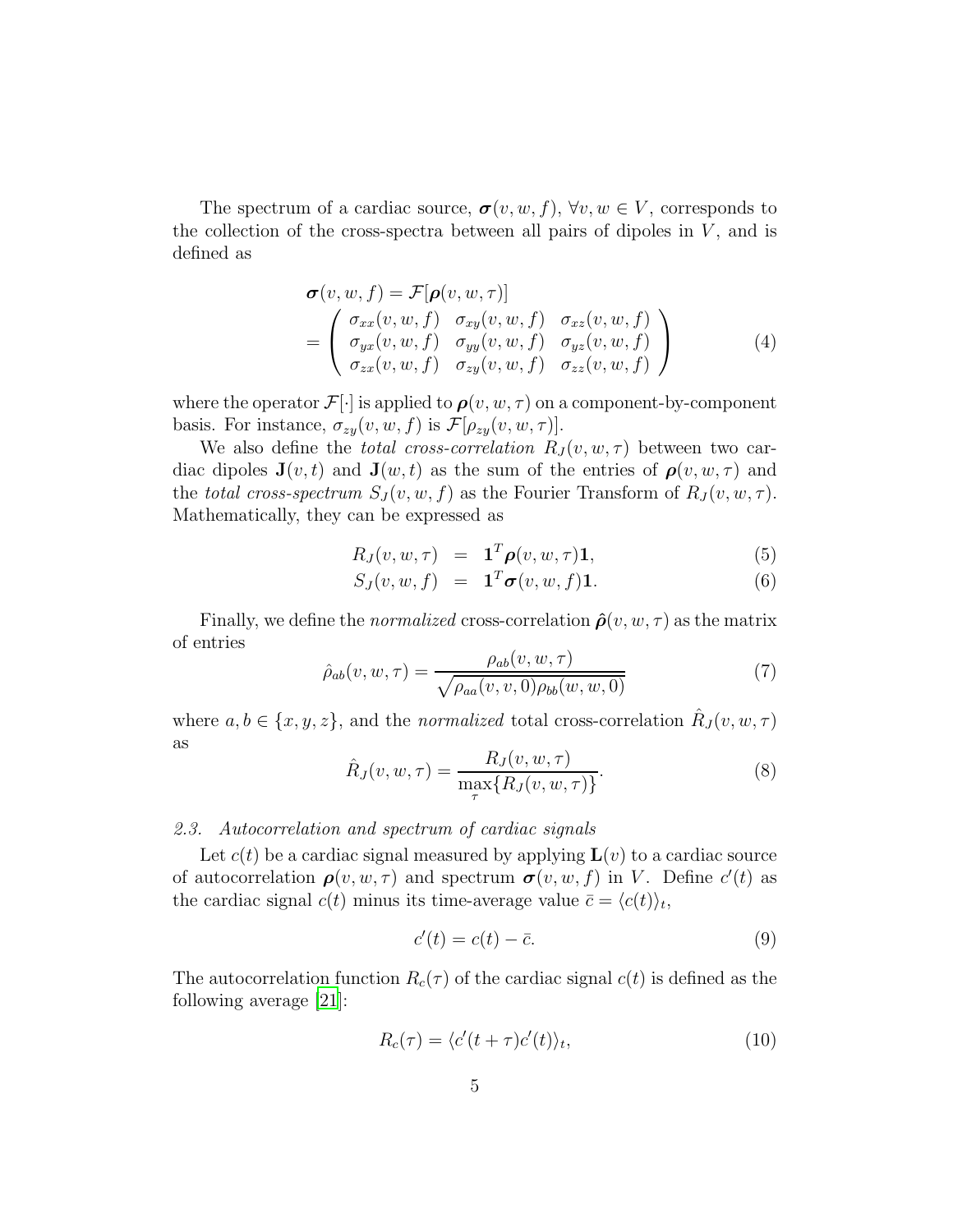and its power spectrum  $S_c(f)$  is defined as the Fourier Transform of its autocorrelation function,

<span id="page-5-2"></span>
$$
S_c(f) = \mathcal{F}[R_c(\tau)].\tag{11}
$$

Based on [\(1\)](#page-3-0), the following relationships can be derived between  $R_c(\tau)$  and  $\rho(v, w, \tau)$ , and betwen  $S_c(f)$  and  $\sigma(v, w, f)$  (see Appendix A):

<span id="page-5-1"></span>
$$
R_c(\tau) = \int_{V \times V} \mathbf{L}^T(v) \rho(v, w, \tau) \mathbf{L}(w) dv dw, \qquad (12)
$$

$$
S_c(f) = \int_{V \times V} \mathbf{L}^T(v) \boldsymbol{\sigma}(v, w, f) \mathbf{L}(w) dv dw.
$$
 (13)

Equations [\(12\)](#page-5-1) and [\(13\)](#page-5-1) reflect the linear relationship between cardiac signals and sources [c.f.  $(1)$ ], and can be used to gain insight into the nature of the autocorrelation and spectrum of cardiac signals. According to [\(13\)](#page-5-1), two factors determine the spectrum of cardiac signals. The first factor is the spectrum  $\sigma(v, w, f)$  of cardiac sources. It is worth noting that this is the solely feature of the spatiotemporal dynamics of cardiac sources that manifests on the spectrum of cardiac signals. The second factor is the MSD of the lead system,  $\mathbf{L}(v)$ . Since  $\mathbf{L}(v)$  is specific for each lead system, [\(13\)](#page-5-1) reveals that cardiac signals measured by different lead systems will in general have different spectra for the same underlying spatiotemporal dynamics.

#### <span id="page-5-0"></span>3. Analytical study

In this section we study analytically the spectral manifestation of two second-order models of cardiac sources, namely the fully correlated (FC) source and the fully uncorrelated (FU) source. The FC and FU models are physiologically meaningful and can be used to describe the dynamics of, respectively, highly organized and highly disorganized cardiac rhythms.

We firstly define the autocorrelation and the spectrum of the following models of spatiotemporal dynamics: identically distributed (ID), FC and FU. The ID model is introduced for facilitating the comparison of the spectrum of cardiac signals measured during FC and FU dynamics. Secondly, we define a simple, idealized model of MSD, namely the pulse model. Because of its simplicity, the pulse model is used in the analytical derivations and in the simulation experiments throughout this study. Finally, we derive analytically the spectrum of cardiac signals measured by pulse MSD during FU and FC dynamics.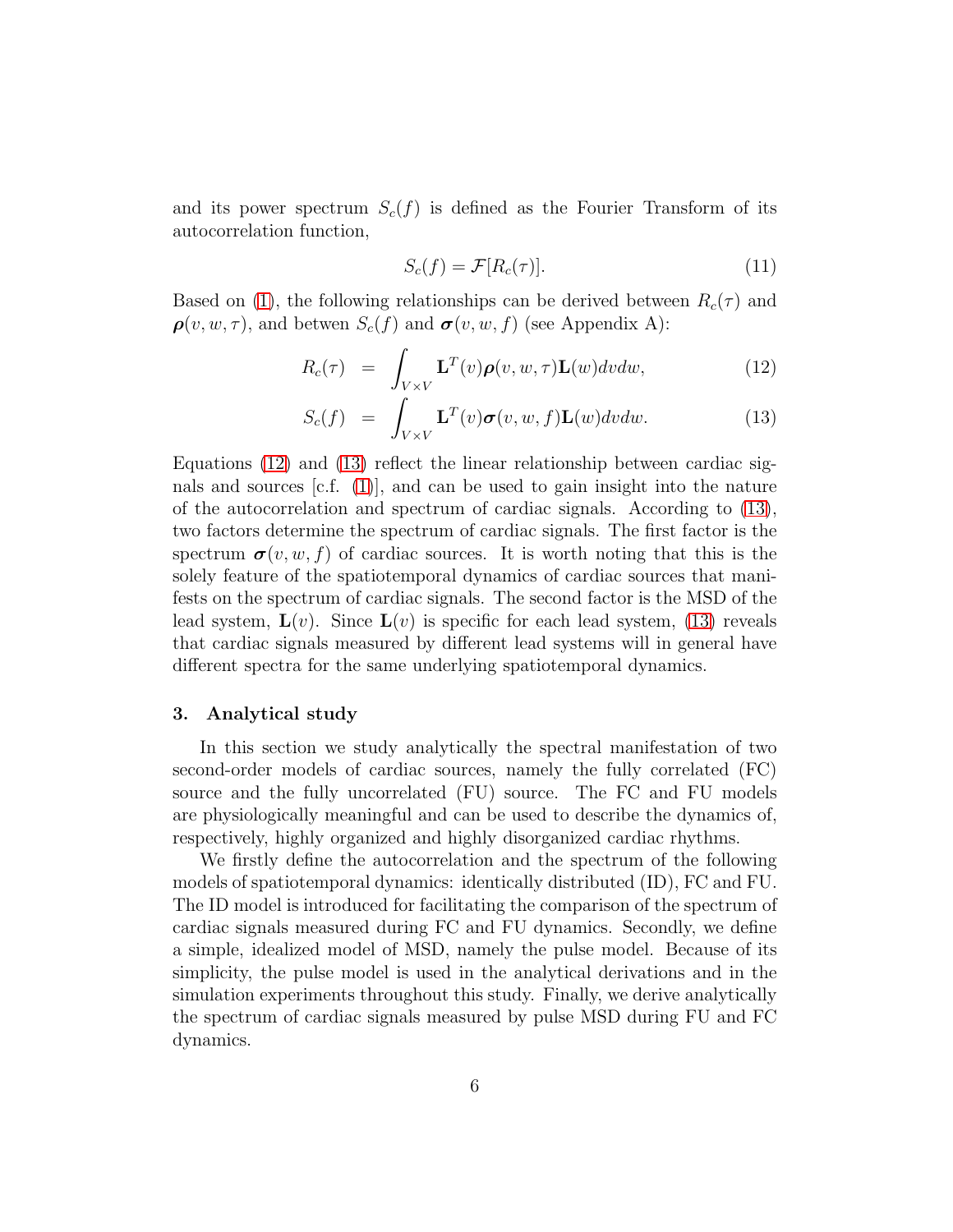#### 3.1. Models of spatiotemporal dynamics

We subsequently present the three second-order models of spatiotemporal dynamics that we use in this study, namely the ID, the FC and the FU models.

#### 3.1.1. Identically distributed spatiotemporal dynamics

In this model of spatiotemporal dynamics all cardiac dipoles have the same autocorrelation and spectrum,

<span id="page-6-0"></span>
$$
\boldsymbol{\rho}(v,v,\tau) = \boldsymbol{\rho}(\tau),\tag{14}
$$

$$
\boldsymbol{\sigma}(v, v, f) = \boldsymbol{\sigma}(f). \tag{15}
$$

By substituting [\(14\)](#page-6-0) and [\(15\)](#page-6-0) respectively into [\(5\)](#page-4-0) and [\(6\)](#page-4-0), it can be proved that the total autocorrelation and total spectrum of all the dipoles are also identical,

<span id="page-6-3"></span>
$$
R_J(v, v, \tau) = R_J(\tau) = \mathbf{1}^T \boldsymbol{\rho}(\tau) \mathbf{1}, \tag{16}
$$

$$
S_J(v, v, f) = S_J(f) = \mathbf{1}^T \boldsymbol{\sigma}(f) \mathbf{1}.
$$
 (17)

Note that this model only describes the activity of cardiac dipoles individually, and does not specify  $\rho(v, w, \tau)$  nor  $\sigma(v, w, f)$  for  $v \neq w$ .

# 3.1.2. Fully correlated spatiotemporal dynamics

This model of spatiotemporal dynamics corresponds to highly regular rhythms, such as sinus rhythm, in which the activity of one dipole  $\mathbf{J}(w, t)$ can be expressed as a delayed version of the activity of another dipole  $\mathbf{J}(v, t)$ ,

<span id="page-6-1"></span>
$$
\mathbf{J}(w,t) = \mathbf{J}(v, t - \zeta(v, w)),\tag{18}
$$

where  $\zeta(v, w)$  is defined as the time delay between the activities of dipoles  $J(v, t)$  and  $J(w, t)$ . Based on [\(18\)](#page-6-1), it can be proved (see Appendix B) that FC dynamics are also ID,  $\rho(v, v, \tau) = \rho(\tau)$  and  $\sigma(v, v, f) = \sigma(f)$  [cf. [\(14\)](#page-6-0) and [\(15\)](#page-6-0)], and that the autocorrelation and the spectrum of FC sources can be expressed as:

<span id="page-6-2"></span>
$$
\boldsymbol{\rho}(v, w, \tau) = \boldsymbol{\rho}(\tau - \zeta(v, w)), \qquad (19)
$$

$$
\boldsymbol{\sigma}(v, w, f) = \boldsymbol{\sigma}(f) \exp[-j2\pi f \zeta(v, w)]. \qquad (20)
$$

Consequently, FC sources are completely characterized by  $\rho(\tau)$ ,  $\sigma(f)$  and  $\zeta(v,w).$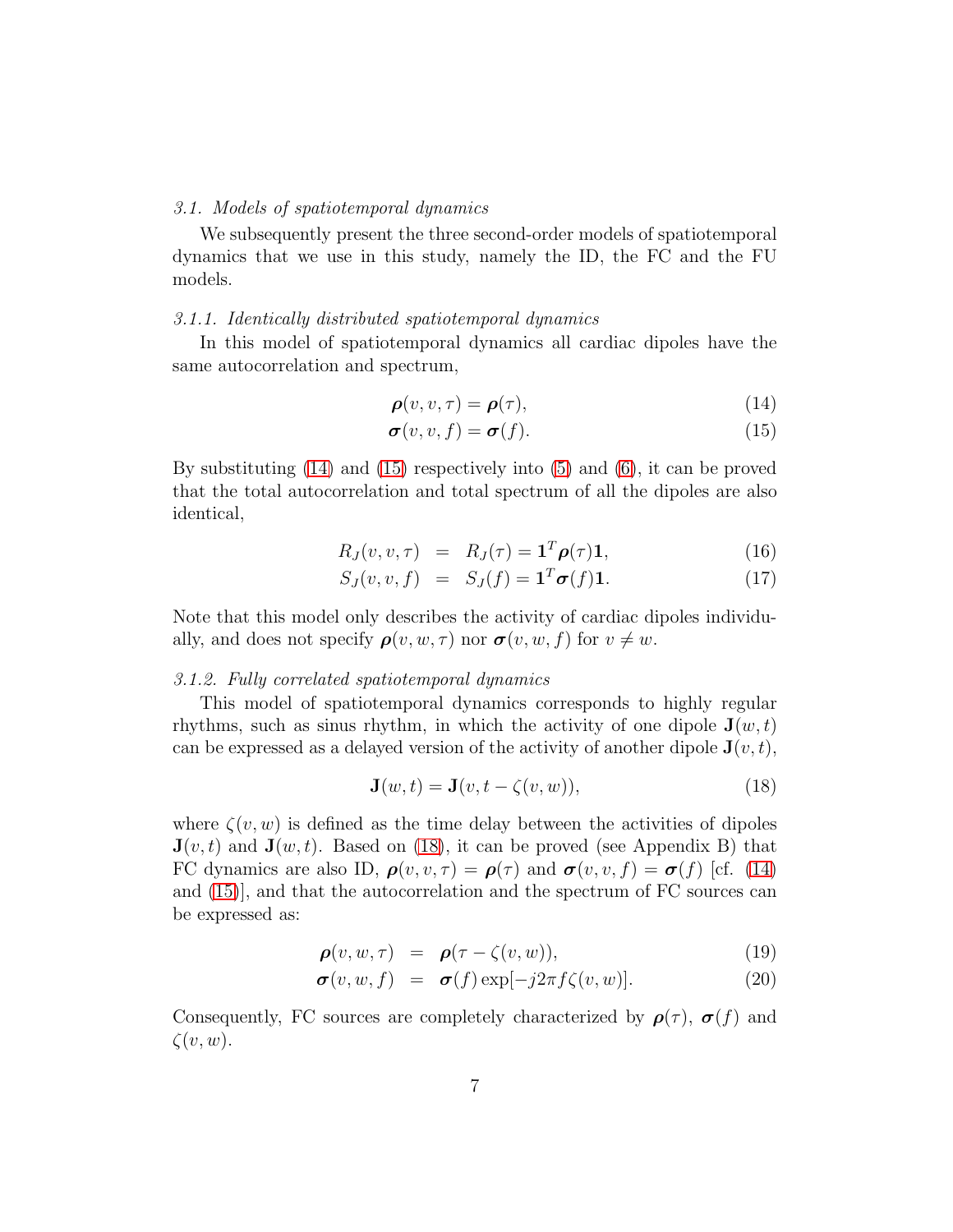#### 3.1.3. Fully uncorrelated spatiotemporal dynamics

This model of spatiotemporal dynamics constitutes an idealization of highly irregular and disorganized rhythms, such as fibrillation, in which there is no second-order relationship between the temporal activity of any pair of cardiac dipoles. The autocorrelation and the spectrum of a FU source are defined as

<span id="page-7-2"></span>
$$
\boldsymbol{\rho}(v, w, \tau) = \boldsymbol{\rho}(v, v, \tau) \delta(v - w), \tag{21}
$$

$$
\boldsymbol{\sigma}(v, w, \tau) = \boldsymbol{\sigma}(v, v, \tau) \delta(v - w). \tag{22}
$$

In words, the cross-correlation between two cardiac dipoles  $\mathbf{J}(w, t)$  and  $\mathbf{J}(v, t)$ , where  $v \neq w$ , is null.

#### 3.2. Pulse model of MSD

In this section we define one simple, idealized model of MSD, namely the pulse model. The pulse model describes a lead system that measures with the same sensitivity every dipole within a region  $V_0$  of the volume source  $V$ , while rejecting the rest. Mathematically, this model is defined as

<span id="page-7-0"></span>
$$
\mathbf{L}_{V_0}(v) = \begin{cases} 1 & \text{if } v \in V_0 \\ \mathbf{0} & \text{otherwise} \end{cases} \tag{23}
$$

The pulse model can be treated as an approximation of physical MSD that effectively concentrate their measurement in a region  $V_0$ .

For the subsequent analysis it is also convenient to quantify the spatial resolution (SR) of pulse leads. The SR can be defined as the region of the cardiac source that contributes the most to the measured signal. In this study, we quantify the SR of pulse leads by introducing the notion of the lead equivalent volume (LEV), which is defined as the relative size of  $V_0$  to the size of  $V$ ,

<span id="page-7-1"></span>
$$
LEV = \frac{\int_{V_0} dv}{\int_V dv} = \frac{M_{V_0}}{M_V},
$$
\n(24)

where  $M_{V_0}$  and  $M_V$  are the sizes of  $V_0$  and V respectively. Thus, for local measurements the LEV is close to zero, whereas for global measurements where  $V_0 \simeq V$ , the LEV is close to one.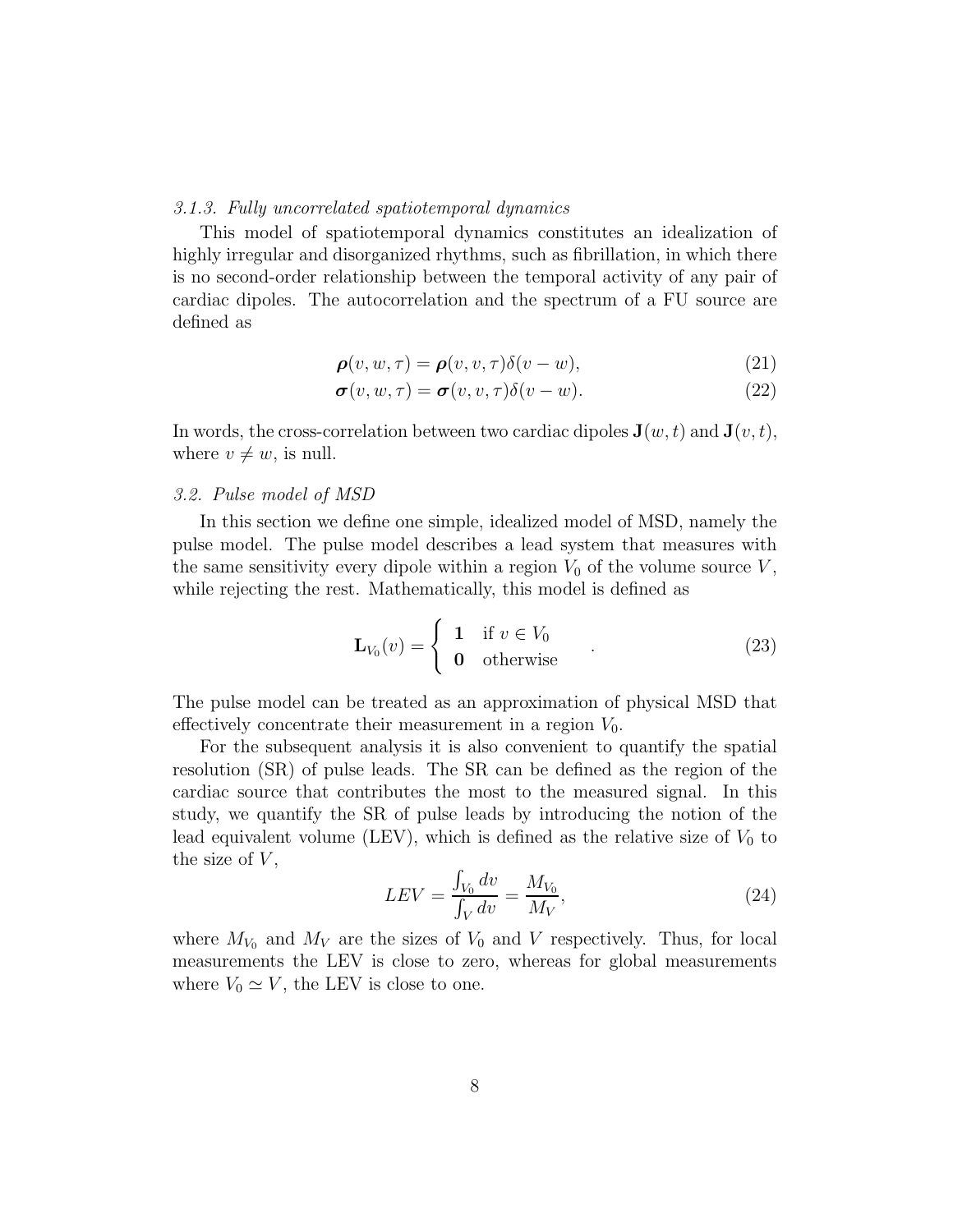# 3.3. Spectrum of cardiac signals during FC and FU dynamics 3.3.1. Fully correlated spatiotemporal dynamics

We subsequently derive the spectrum of cardiac signals measured by pulse leads during FC dynamics. By substituting [\(23\)](#page-7-0) and [\(20\)](#page-6-2) into [\(13\)](#page-5-1) and using [\(17\)](#page-6-3), we can express the spectrum  $S_c(f)$  in terms of the total spectrum  $S<sub>J</sub>(f)$ and the time-delay  $\zeta(v, w)$ :

<span id="page-8-0"></span>
$$
S_c(f) = \int_{V \times V} \mathbf{L}_{V_0}^T(v) \sigma(v, w, f) \mathbf{L}_{V_0}(w) dv dw
$$
  
\n
$$
= \int_{V_0 \times V_0} \mathbf{1}^T \sigma(f) \exp[-j2\pi f \zeta(v, w)] \mathbf{1} dv dw
$$
  
\n
$$
= \mathbf{1}^T \sigma(f) \mathbf{1} \int_{V_0 \times V_0} \exp[-j2\pi f \zeta(v, w)] dv dw
$$
  
\n
$$
= S_J(f) \int_{V_0 \times V_0} \exp[-j2\pi f \zeta(v, w)] dv dw.
$$
 (25)

We can integrate [\(25\)](#page-8-0) with respect to  $\zeta$  by introducing the time-delay density function (TDDF) over  $V_0$ ,  $F_{V_0}(\zeta)$ . The TDDF  $F_{V_0}(\zeta)$  describes the frequency that a time-delay  $\zeta$  is observed between two dipoles in  $V_0$ , and can be calculated as follows. Consider all the pairs of dipoles that reside in  $V_0$ . Given a time delay  $\zeta_1$ , select all the pairs of dipoles whose activities are delayed by  $\zeta_1$ . Then, the quantity  $F_{V_0}(\zeta_1)$  corresponds to the density (fraction) of those pairs of dipoles, with respect to all the pairs of dipoles in  $V_0$ . Based on  $F_{V_0}(\zeta)$ , we can express [\(25\)](#page-8-0) as

<span id="page-8-1"></span>
$$
S_c(f) = S_J(f) \int_{-\infty}^{\infty} \exp[-j2\pi f\zeta] F_{V_0}(\zeta) d\zeta
$$
  
= 
$$
S_J(f) \mathcal{F}[F_{V_0}(\zeta)]
$$
  
= 
$$
S_J(f) S_{V_0}(f).
$$
 (26)

In general, time delays  $\zeta$  are expected to be short for small  $V_0$ , i.e. small LEV [c.f. [\(24\)](#page-7-1)]. Hence, the smaller  $V_0$ , the more concentrated  $F_{V_0}(\zeta)$  around  $\zeta = 0$  and the broader  $S_{V_0}(f)$ . Therefore [\(26\)](#page-8-1) reveals that cardiac signals from local measurements (small LEV) during FC dynamics have broad bandwidths, whereas cardiac signals from global measurements (large LEV) have narrow bandwidths. Equation [\(26\)](#page-8-1) is a natural result, since the integral in [\(1\)](#page-3-0) averages delayed signals at different points within the effective measurement region  $V_0$ . As a result, when the LEV is large the lead system acts as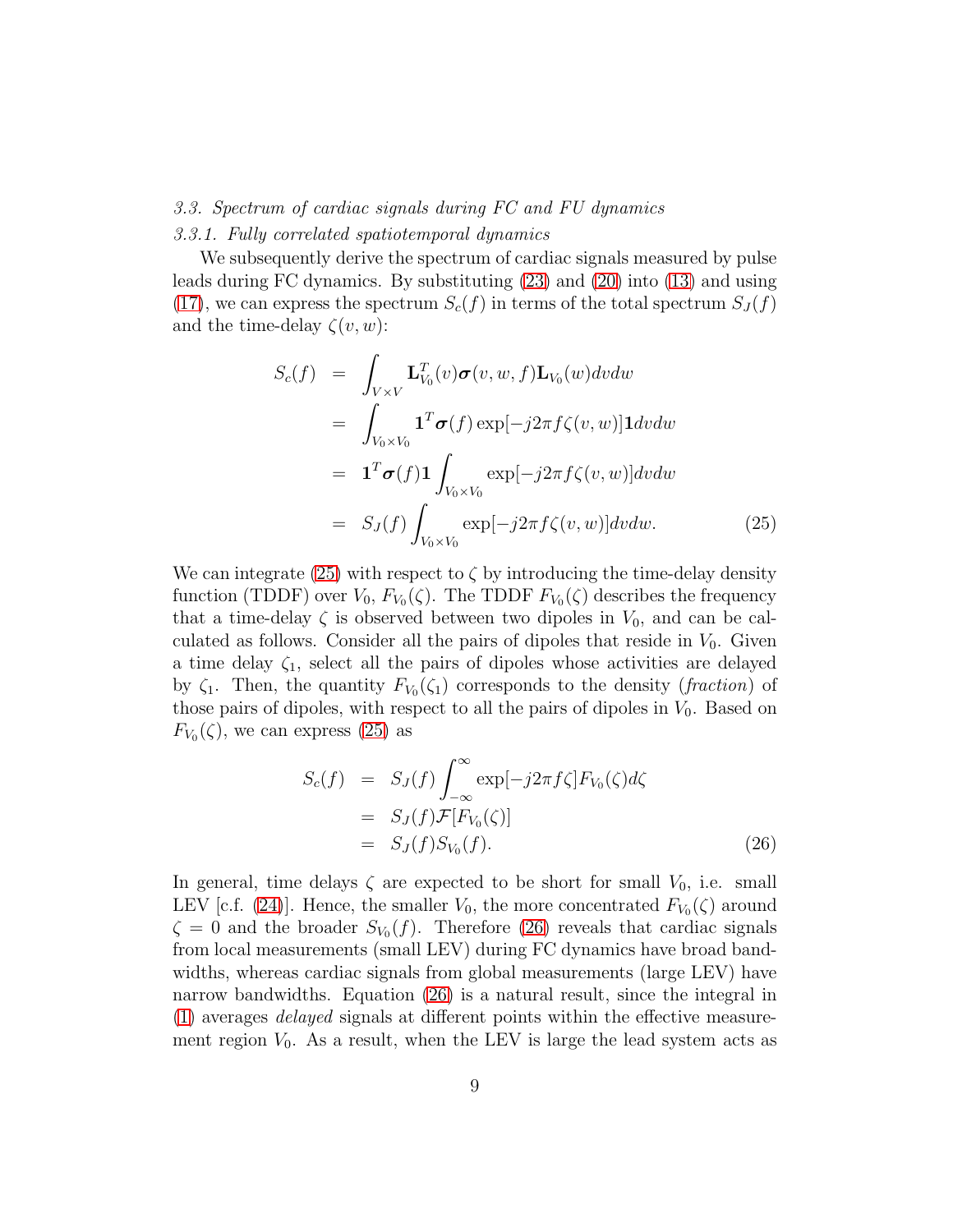a low-pass filter. By contrast, when  $V_0$  is small little averaging is performed and the distortion introduced by the lead system is low.

## 3.3.2. Fully uncorrelated spatiotemporal dynamics

We now derive the spectrum of cardiac signals measured by pulse leads during FU dynamics. By substituting [\(22\)](#page-7-2) and [\(23\)](#page-7-0) into [\(13\)](#page-5-1), and using [\(6\)](#page-4-0), the spectrum can be written as

<span id="page-9-1"></span>
$$
S_c(f) = \int_{V \times V} \mathbf{L}_{V_0}^T(v) \sigma(v, w, f) \mathbf{L}_{V_0}(w) dv dw
$$
  
\n
$$
= \int_{V_0} \mathbf{1}^T \sigma(v, v, f) \mathbf{1} dv
$$
  
\n
$$
= \int_{V_0} S_J(v, v, f) dv.
$$
 (27)

In words, the spectrum of cardiac signals measured during FU dynamics is an average of the total spectra of the dipoles contained within  $V_0$ . If the FU dynamics is also assumed to be ID (ID-FU), then  $S_J(v, v, f) = S_J(f)$  [cf.  $(17)$  and  $(27)$  reduces to

<span id="page-9-2"></span>
$$
S_c(f) = \int_{V_0} S_J(f) dv = S_J(f) M_{V_0}
$$
 (28)

Hence, except for the factor of  $M_{V_0}$ , the spectra of cardiac signals measured by pulse leads during ID-FU dynamics are identical to the total spectrum  $S_J(f).$ 

#### <span id="page-9-0"></span>4. Simulation experiments

In this section we present the results obtained in a computer simulation environment, designed for investigating the spectral manifestation of cardiac rhythms and the spectral effects of lead systems. Firstly, we describe the following aspects of our simulation experiments: the cardiac source model, how we simulated FC and FU dynamics, and how we synthesized cardiac signals. Secondly, we use multivariate signal analysis to describe the simulated FC and FU dynamics. Thirdly, we analyze the TDDF of the simulated FC dynamics and its relationship with the spectrum of measured cardiac signals. Finally, we analyze the effects of different pulse leads on the spectrum of cardiac signals during FC and FU simulated dynamics.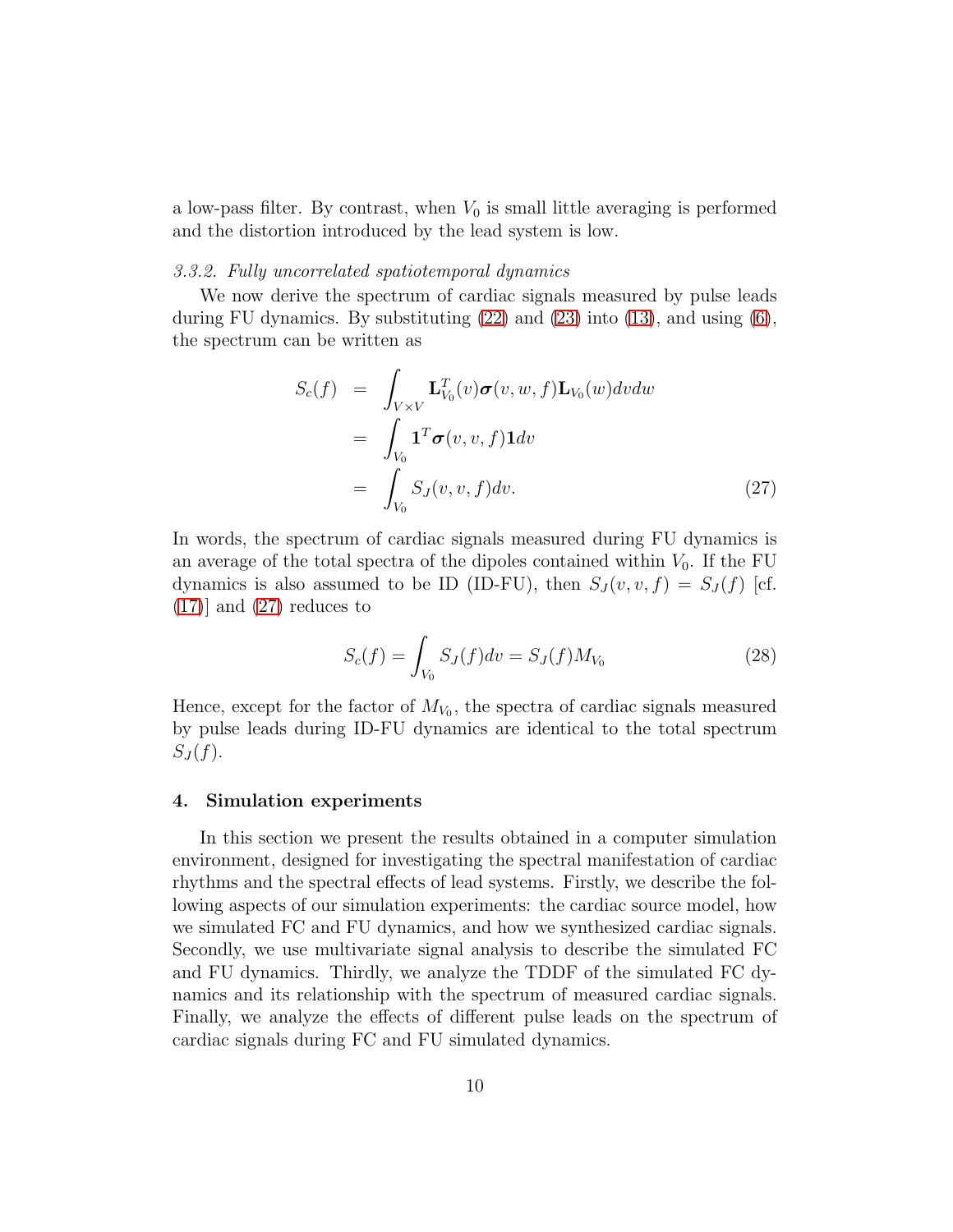## 4.1. Simulation set-up

Cardiac activity was modeled by following a probabilistic cellular automata approach proposed in [\[22\]](#page-20-8) which allows simulating complex spatiotemporal dynamics such as fibrillatory conduction and rotors. In this model, cardiac tissue is described as a grid of connected, excitable cells, characterized by a time-varying transmembrane voltage. Cell excitation produces a transient change in the transmembrane voltage, causing excitation in the neighboring cells. This activity results in excitation waves traveling through the cardiac tissue.

Based on this model, a 2D square sample of cardiac tissue consisting of  $101 \times 101$  cells was defined and two types of spatiotemporal dynamics were simulated. The first type of dynamics was generated by stimulating one side of the tissue sample at a rate of 1 Hz. This resulted in a FC dynamics consisting of a regular train of plane excitation waves traveling along the x axis (Fig. [1](#page-23-0) (a)). The second type of dynamics corresponded to a chaotic excitation pattern characteristic of FU sources. This spatiotemporal dynamics consisted of multiple, fragmented excitation waves, traveling randomly in every direction (Fig. [1](#page-23-0) (b)).

# [Figure 1 about here.]

By computing the voltage difference between neighboring cells, a 2D timevarying distribution of cardiac dipoles  $\mathbf{J}(v, t) = [J_x(v, t), J_y(v, t)]^T$  was simulated. The amplitude of the simulated cardiac dipoles was highest at the wavefronts, where the voltage gradient is largest, and their direction was as expected aligned with the direction of propagation of excitation waves. In order to synthesize cardiac signals, eight square pulse MSD  $A_n$ ,  $1 \leq n \leq 8$ , of increasing size and centered at the middle of the tissue sample were implemented. Table [1](#page-27-0) shows the sizes of each pulse MSD along with their LEV, and Fig. [2](#page-24-0) (b) depicts for illustrative purposes pulses  $A_5$  and  $A_8$ . Finally, a set of cardiac signals  $c_n(t)$  were synthesized by applying each pulse  $A_n$  to the simulated time-varying dipole distributions.

# [Table 1 about here.]

# 4.2. Analysis of the spatiotemporal dynamics

In order to analyze the spatiotemporal characteristics of both simulated dynamics, we obtained the average power of each dipole component, together with the normalized cross-correlation [c.f [\(7\)](#page-4-1)] and the normalized total crosscorrelation [c.f [\(8\)](#page-4-2)] between every pair of dipoles.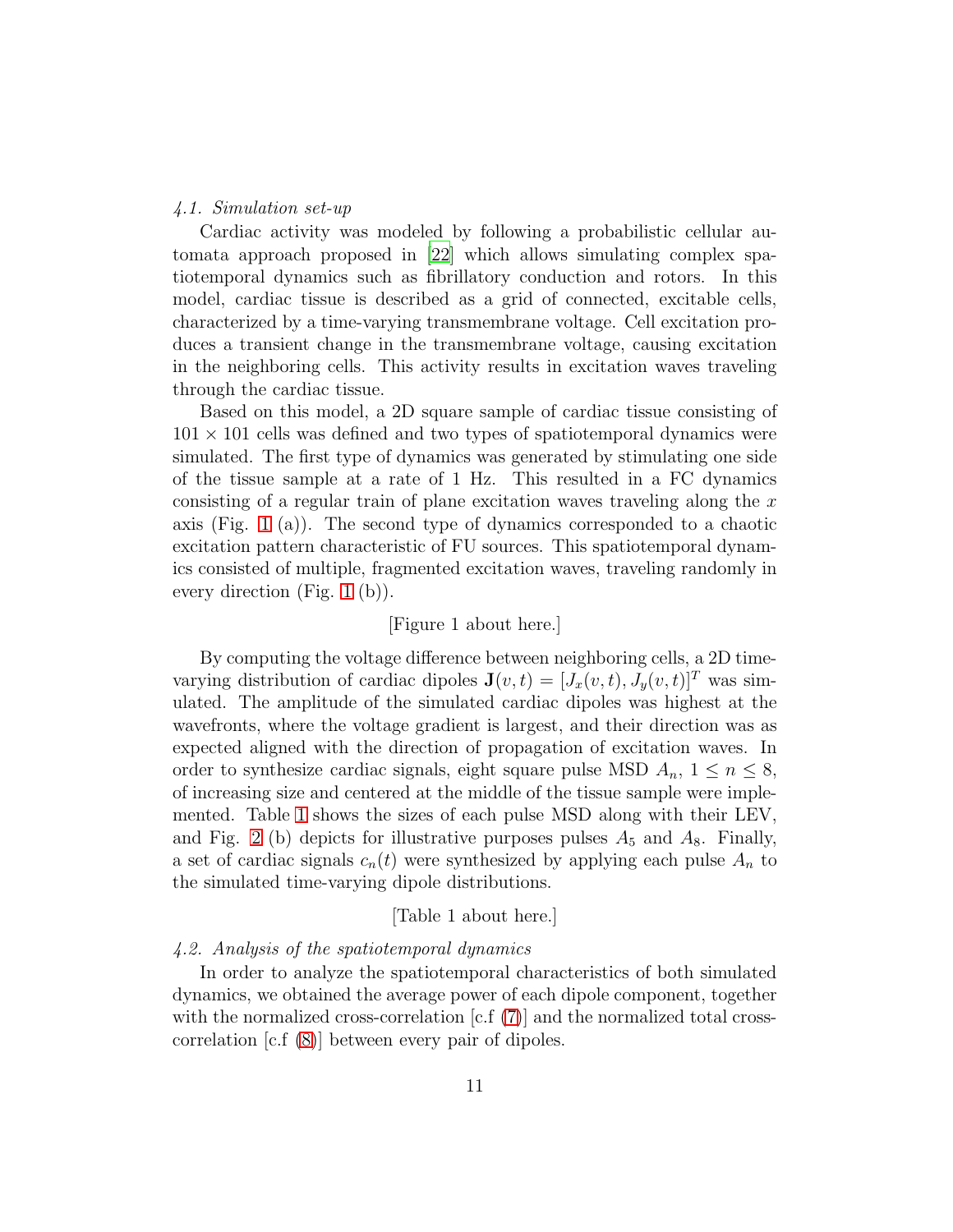## 4.2.1. Fully correlated spatiotemporal dynamics

In this dynamics, the normalized autocorrelation and total autocorrelation were found to be approximately the same for every cardiac dipole,  $\hat{\rho}(v, v, \tau) \simeq \hat{\rho}(\tau)$  and  $\hat{R}_J(v, v, \tau) \simeq \hat{R}_J(\tau)$ . Accordingly, the dynamics were classified as ID [c.f. [\(14\)](#page-6-0) and [\(16\)](#page-6-3)]. Also, the average power  $P_x(v)$  was found to be twice as high as  $P_y(v)$ . This observation is in agreement with the fact that most of the dipoles were aligned with the direction of propagation of the excitation waves, namely the  $x$  axis.

Figure [1](#page-23-0) (c) shows the normalized cross-correlations between the  $x$  and y components of dipole  $v_1$ , and dipoles  $v_1$  (itself),  $v_2$  and  $v_3$ . As expected,  $\hat{\rho}_{xx}(v_1, v_1, \tau)$  revealed a high degree of periodicity, which could be approximated by a regular train of impulses of period 1 s. This observation agrees with the simulated stimulation rate of 1 Hz. By contrast,  $\hat{\rho}_{yy}(v_1, v_1, \tau)$ showed a lower degree of periodicity since  $J_y(v, t)$  components were activated in a more sporadical manner. The normalized cross-correlations  $\hat{\rho}_{xx}(v_1, v_2, \tau)$  and  $\hat{\rho}_{xx}(v_1, v_3, \tau)$  also consisted of a regular train of impulses of period 1 s and additionally, their maximum values occured at  $\tau = 0.004$ s and  $\tau = 0.048$  s respectively. These delays corresponded to the traveling times of the excitation waves from  $v_1$  to  $v_2$  and from  $v_1$  to  $v_3$ , respectively. Thus,  $\hat{\rho}_{xx}(v_1, v_2, \tau) \simeq \hat{\rho}_{xx}(v_1, v_1, \tau - 0.004) \simeq \hat{\rho}_{xx}(\tau - 0.004)$  and  $\hat{\rho}_{xx}(v_1, v_3, \tau) \simeq \hat{\rho}_{xx}(v_1, v_1, \tau - 0.048) \simeq \hat{\rho}_{xx}(\tau - 0.048)$ . In general, the maximum value of the cross-correlation between any two dipoles occurred at a time delay  $\zeta$  that corresponded to the traveling time of the excitation wave from one dipole to the other, and also  $\hat{\rho}_{xx}(v, w, \tau) \simeq \hat{\rho}_{xx}(v, v, \tau - \zeta) = \hat{\rho}_{xx}(\tau - \zeta)$ . This observation confirmed that this simulated dynamics followed a FC model [c.f. [\(19\)](#page-6-2)]. Finally, we observed that  $\hat{R}_J(\tau)$  also exhibited a high degree of periodicity (Fig. [1](#page-23-0) (e)), which was mostly due to the highly periodic activity of  $\hat{\rho}_{xx}(v_1, v_1, \tau)$ . Accordingly,  $S_J(f)$  consisted of a sequence of harmonic frequencies separated by 1 Hz (Fig.  $2(c)$ ).

#### 4.2.2. Fully uncorrelated spatiotemporal dynamics

In this dynamics, all the dipoles shared approximately the same normalized autocorrelation and total autocorrelation,  $\hat{\rho}(v, v, \tau) \simeq \hat{\rho}(\tau)$  and  $\hat{R}_J(v, v, \tau) \simeq \hat{R}_J(\tau)$ . Thus, this dynamics could be classified as ID [c.f. [\(14\)](#page-6-0) and [\(16\)](#page-6-3). Furthermore,  $\hat{\rho}(\tau)$  and  $\hat{R}_J(\tau)$  were found to lack any periodicity and consisted of a single impulse located at  $\tau = 0$ , as illustrated in Fig. [1](#page-23-0) (d) and (f). As opposed to the FC dynamics,  $P_x(v)$  and  $P_y(v)$  were approximately the same. This observation is in agreement with the fragmented and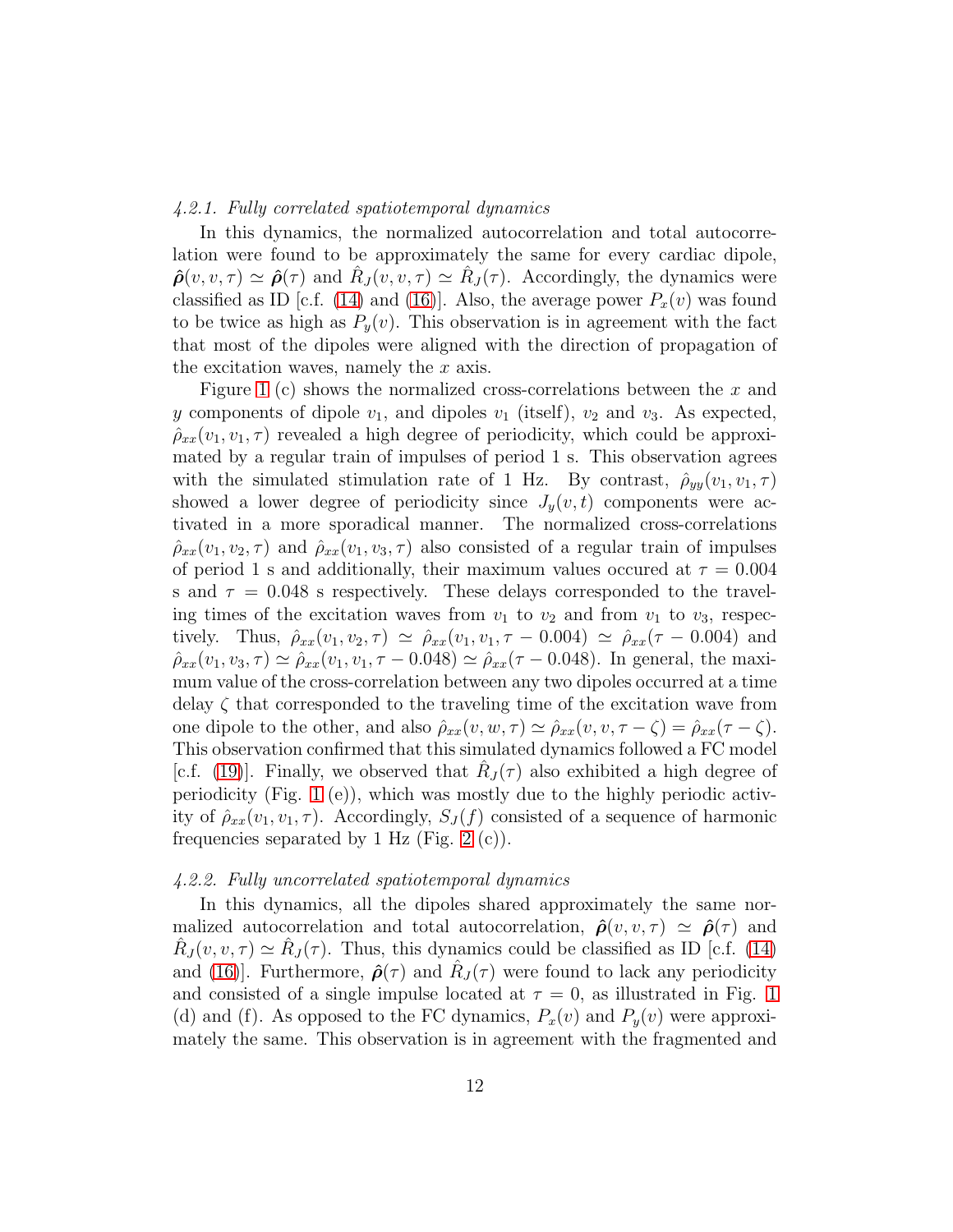random nature of this simulated dynamics, in which dipoles were oriented with equal probability in every direction.

The cross-correlation between dipoles decreased rapidly with the distance that separated them. Figure [1](#page-23-0) (d) shows that  $\hat{\rho}_{yy}(v_1, v_2, \tau)$  consisted of a small but distinct spike, whereas  $\hat{\rho}_{xx}(v_1, v_3, \tau)$  and  $\hat{\rho}_{yy}(v_1, v_3, \tau)$  were practically zero. In other words, this dynamics exhibited highly localized spatiotemporal correlations. Accordingly, although this dynamics was approximately FU, it could be more accurately described as partially correlated (PC). We estimated the region whose dipoles showed a high degree of correlation with the dipole at  $v_1$ , and found it corresponded approximately to  $A_1$ . Interestingly,  $\hat{\rho}_{xx}(v_1, v_2, \tau) \simeq 0$ , and the maximum of  $\hat{\rho}_{yy}(v_1, v_2, \tau)$  occurred at  $\tau = 0$ , as seen in Fig. [1](#page-23-0) (d). In words, only the y components of dipoles at  $v_1$  and  $v_2$  were correlated and they showed frequent simultaneous activities. The explanation for this observation is the following. Dipoles at  $v_1$  and  $v_2$ shared the same x coordinate and they were simultaneously activated whenever local excitation wavefronts traveled along the y direction, which favored the generation of  $y$  dipole components. As a consequence, the  $y$  components of cardiac dipoles at  $v_1$  and  $v_2$  were often activated simultaneously and hence,  $\hat{\rho}_{yy}(v_1, v_2, \tau)$  showed its maximum at  $\tau = 0$ .

[Figure 2 about here.]

[Figure 3 about here.]

# 4.3. Analysis of the TDDF during FC dynamics

Following [\(26\)](#page-8-1), the spectrum of cardiac signals measured by pulse MSD during FC dynamics can be expressed as the product of the total spectrum by the Fourier Transform of the TDDF. We used our simulations to compare the spectrum of synthesized cardiac signals during FC dynamics,  $S_{c_n}(f)$ , and the spectrum predicted by [\(26\)](#page-8-1). Firstly, we estimated spectra  $S_{c_n}(f)$  by applying to  $c_n(t)$  Welch's method [\[23\]](#page-21-0), with a 2048-samples Hamming window and 50% overlap. This configuration resulted in a high spectral resolution suitable to identifying the harmonic structure of  $c_n(t)$ . We subsequently built the timedelay function  $\zeta_{A_n}(v, w)$  for each  $A_n$ , by computing the difference between the excitation times of each pair of cells within  $A_n$ . Then, we obtained the TDDF  $F_{A_n}(\zeta)$  from  $\zeta_{A_n}(v, w)$ , and we calculated its Fourier Transform,  $S_{A_n}(f)$ . Finally, we obtained the spectrum predicted by [\(26\)](#page-8-1) by estimating the total spectrum of a single dipole  $S_J(f)$  and multiplying it by  $S_{A_n}(f)$ . In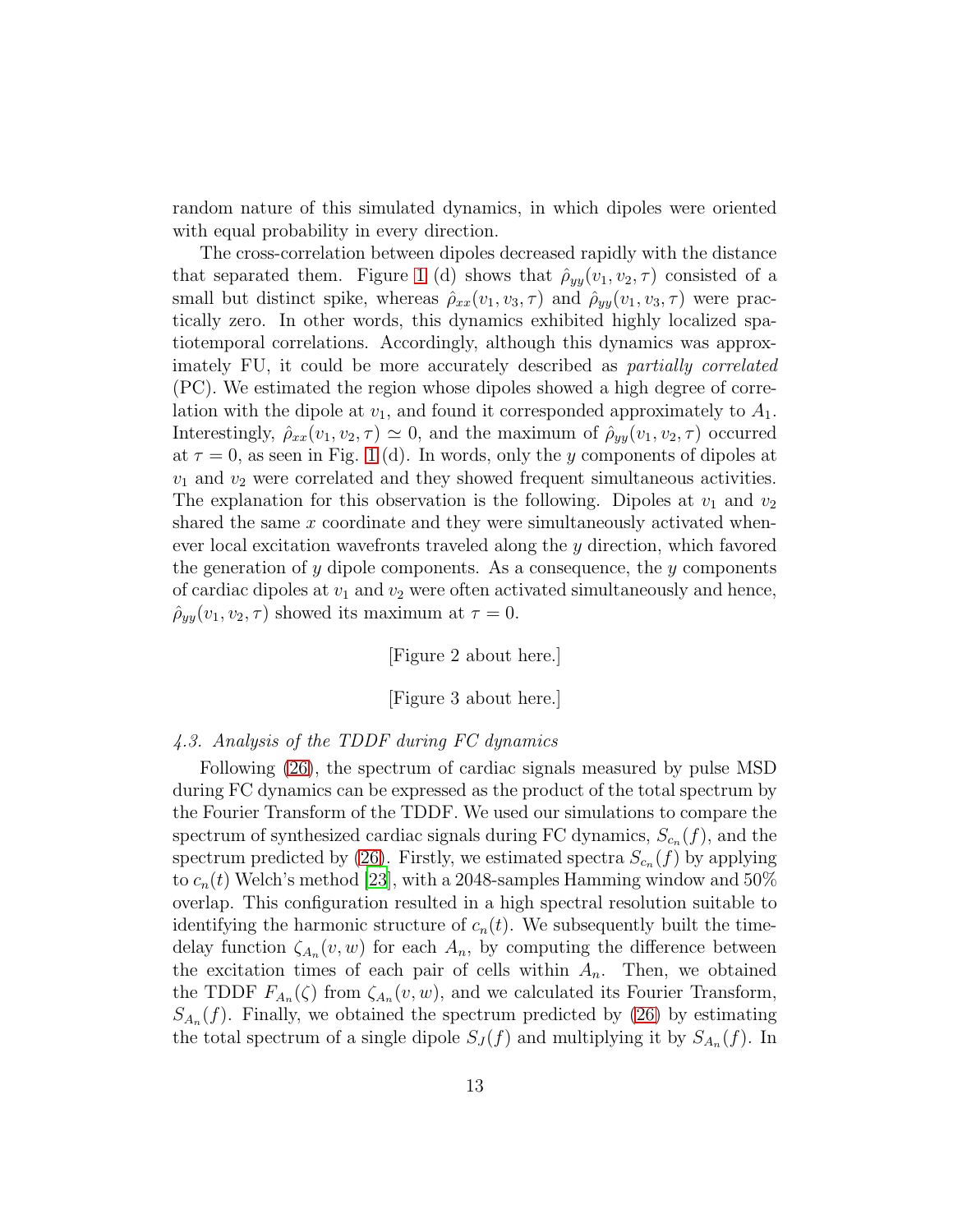all cases, the spectrum obtained by virtue of [\(26\)](#page-8-1) matched the spectrum of synthesized cardiac signals.

We illustrate these results with pulse MSD  $A_5$  and  $A_8$ . Figure [2](#page-24-0) (a) shows, on an isochronal map of cell excitations, the  $21 \times 21$  pulse corresponding to  $A_5$ , and the 81 × 81 pulse corresponding to  $A_8$ . The excitation times of four isochrones are also indicated, namely  $t = 0.01, 0.05, 0.07$  and 0.11 s. According to this map, the earliest excitation in pulse  $A_5$  ( $A_8$ ) was  $t_e = 0.05$ s ( $t_e = 0.01$  s), whereas the latest excitation was  $t_l = 0.07$  s ( $t_l = 0.11$  s). Thus, the maximum time delay between excitations in pulse  $A_5$  ( $A_8$ ) was  $\zeta_{max} = t_l - t_e = 0.02$  s  $(\zeta_{max} = t_l - t_e = 0.1$  s). Also, since the time delay function satisfies  $\zeta(v, w) = -\zeta(w, v)$ , the minimum time delay in  $A_5$  ( $A_8$ ) was  $\zeta_{min} = -0.02$  s  $(\zeta_{max} = -0.1 \text{ s})$  and thus, the possible values of time delays within  $A_5$  ( $A_8$ ) lied in the range  $|\zeta| \leq 0.02$  s ( $|\zeta| \leq 0.1$  s).

The generated TDDF,  $F_{A_5}(\zeta)$  and  $F_{A_8}(\zeta)$ , are shown in Fig. [2](#page-24-0) (b). Because of the property  $\zeta(v, w) = -\zeta(w, v)$ , they were symmetric around zero. In addition to this, they exhibited a triangular shape and  $F_{A_5}(\zeta) = 0$  $(F_{A_8}(\zeta) = 0)$  for time delays  $|\zeta| \ge 0.02$  s  $(|\zeta| \ge 0.1$  s). In all cases, we found that  $F_{A_n}(\zeta)$  had a triangular shape, which is a consequence of the constant speed of the excitation wave. We also observed that the smaller  $A_n$ , the narrower  $F_{A_n}(\zeta)$ , since the maximum difference of time delays was also smaller. Accordingly,  $S_{A_n}(f)$  had a square-sinc shape and the smaller  $A_n$  the broader  $S_{A_n}(f)$ . As illustrated in Fig. [2](#page-24-0) (c),  $S_J(f)$ ,  $S_{c_5}(f)$  and  $S_{c_8}(f)$  shared the same harmonic structure, which consisted of harmonic frequencies located at multiples of 1 Hz. This is in agreement with the fundamental periodicity imposed by the simulated stimulation rate. Figure [2](#page-24-0) (c) also shows that the envelopes of  $S_{c_8}(f)$  and  $S_{c_5}(f)$  conformed respectively to  $S_{A_8}(f)$  and  $S_{A_5}(f)$ .

# 4.4. Analysis of the spectral effects of lead systems

According to [\(26\)](#page-8-1) and [\(28\)](#page-9-2), the spectral effects of pulse MSD are qualitatively different for FC and ID-FU dynamics. In order to explore our analytical results, we compared the spectra obtained by pulse MSD  $A_n$  during the simulated FC and FU dynamics. We estimated the spectrum of each synthesized cardiac signal based on Welch's method, using a 512-samples Hamming window and 50% overlap. This configuration resulted in a low spectral resolution suitable to study the spectral envelope. Based on the estimated spectra, we computed the 95% power bandwidth of synthesized signals during FC and FU dynamics (Table [1\)](#page-27-0).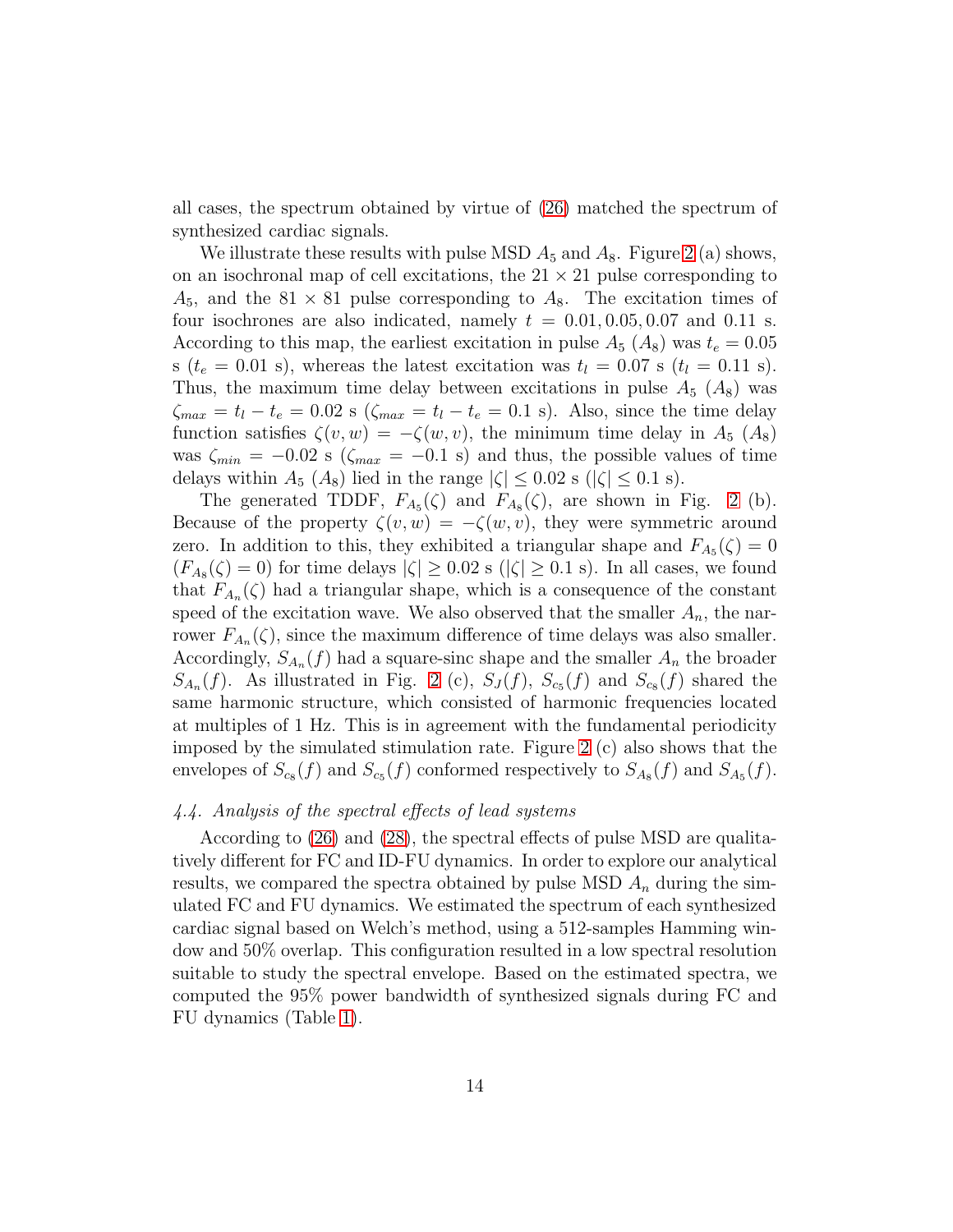During FC dynamics, we observed that as the size of  $A_n$  increased, the bandwidth of synthesized cardiac signals decreased accordingly (Fig. [3](#page-25-0) (a)). In order to assess quantitatively the effects of the LEV on the spectrum of cardiac signals, we compared the 95% power bandwidth of synthesized signals against the LEV (Table [1\)](#page-27-0). This comparison shows that during FC dynamics, the larger the LEV, the narrower the bandwidth. By contrast, during FU dynamics the spectrum remained approximately unchanged across the different leads, except for the smallest pulses,  $A_1$  and  $A_2$  (Fig. [3](#page-25-0) (b)). Accordingly, the 95% power bandwidth remained approximately unchanged and discrepancies were observed only for the smallest LEV (Table [1\)](#page-27-0). The changes in the spectrum of cardiac signals synthesized by pulse MSD with small LEV during FU dynamics could be ascribed to the previously identified, localized spatiotemporal correlations. Within small regions of the cardiac source, it could no longer be assumed that the activities of the dipoles were uncorrelated and hence, signals measured by pulse MSD whose LEV was small enough, would exhibit a spectrum dependency on the LEV, characteristic of correlated sources. In our simulations, the estimated volume of correlation during FU dynamics was close to  $A_1$  and so, the effects of local correlations manifested more clearly in  $A_1$  and  $A_2$ .

#### <span id="page-14-0"></span>5. Conclusions and discussion

In this paper we have presented a mathematical formalism for investigating the spectrum of cardiac signals. Our formalism reveals that the spectrum of cardiac signals can be expressed in terms of the spectrum of the underlying cardiac source and the MSD of the lead system  $[c.f. (13)]$  $[c.f. (13)]$  $[c.f. (13)]$ . Two main conclusions can be drawn from [\(13\)](#page-5-1). Firstly, the information contained in the spectrum of cardiac signals is limited to the second-order characteristics of cardiac sources. And secondly, for the same underlying spatiotemporal dynamics, different lead systems will, in general, produce cardiac signals with different spectra. Although the distortion introduced by the lead system follows in a natural way from the linearity of the measurement [\(1\)](#page-3-0), to the best of our knowledge this has not been formulated before.

To gain understanding of the spectrum of cardiac signals, we have further analyzed [\(13\)](#page-5-1) for specific models of MSD and cardiac sources. Our analytical results show that the spectral effects of pulse lead systems is qualitatively different during FC and FU dynamics. During FC dynamics the spectrum of cardiac signals depends on the lead SR, which we quantified with the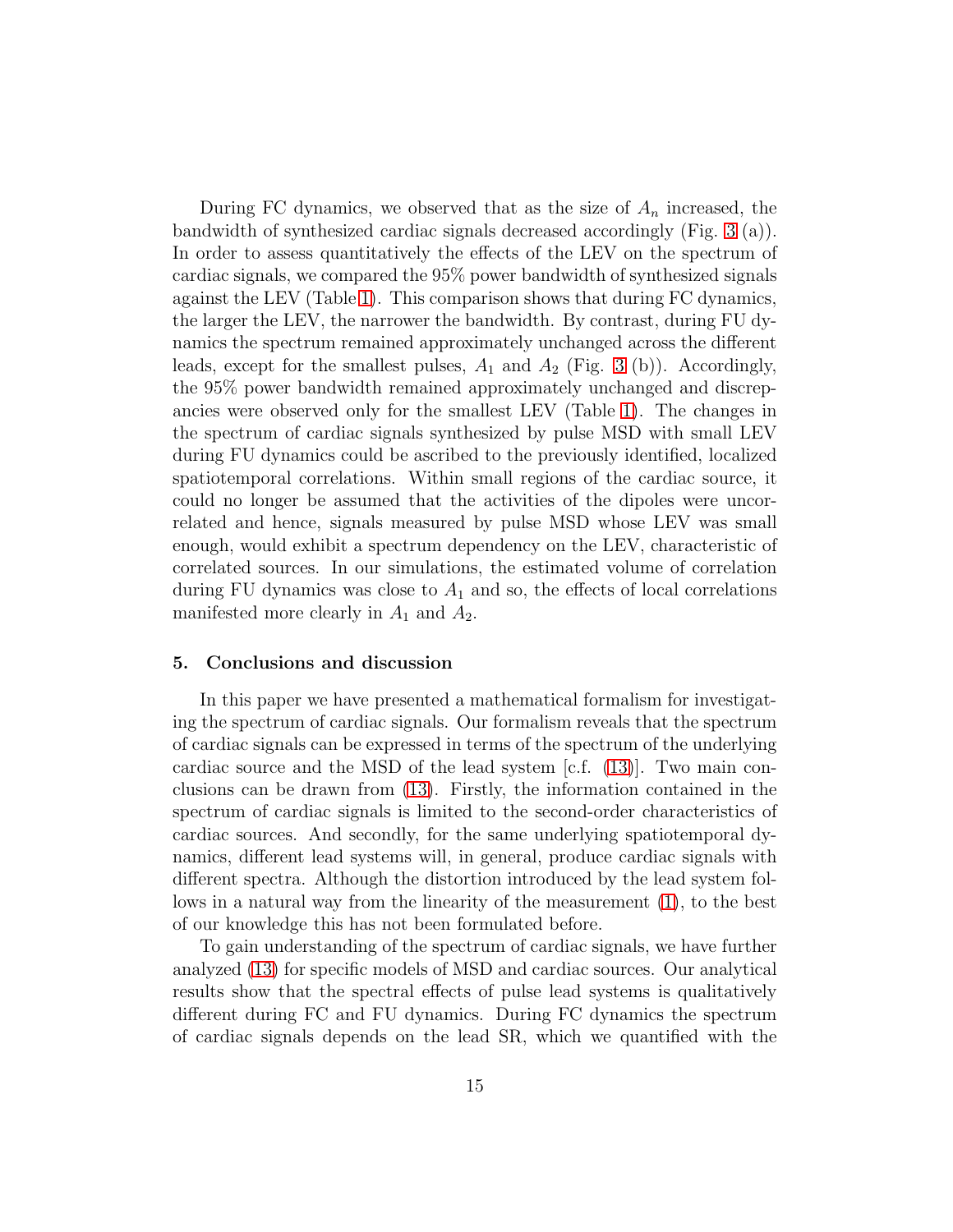LEV [c.f. [\(26\)](#page-8-1)]. Specifically, the spectral envelope of cardiac signals from local measurements (small LEV) is broad, whereas the spectral envelope from global measurements (large LEV) is narrow. By contrast, during FU dynamics the spectrum of cardiac signals is a volume average  $[c.f. (27)]$  $[c.f. (27)]$  $[c.f. (27)]$  and hence, during ID-FU dynamics it remains the same irrespective of the LEV [c.f. [\(28\)](#page-9-2)]. We have further explored the spectral manifestation of FC and FU dynamics in a simulation environment and our simulation results are in agreement with the analytical ones.

Based on our simulation experiments, we could also explore the spectral manifestation of PC sources. In the analysis of the spatiotemporal characteristics of simulated FU dynamics, we observed localized spatiotemporal correlations which allowed us to more accurately describe the simulated dynamics as PC. Also, when analyzing the spectrum of cardiac signals synthesized from this dynamics, we observed spectral distortions for small LEV. These observations could be explained as follows. For large LEV, lead systems measure uncorrelated dipoles, and no spectral distortions are observed. However, for small LEV lead systems focus within regions where the dipoles are in fact correlated and accordingly, some distortions on the spectrum of cardiac signals are expected. Our observations encourage us to speculate that in general, irrespective of the type of MSD, the lead SR is a major factor in determining the spectrum of cardiac signals. We have derived analytically this result for idealized pulse MSD during FC and FU dynamics, but not for generic MSD nor for PC dynamics. We can speculate that in those scenarios where the LEV is larger than the volume of correlation, PC dynamics can be treated as FU, whereas whenever the LEV is within the volume of correlation, PC dynamics can be treated as FC. Nevertheless it remains to further study the spectrum of cardiac signals for generic lead systems and generic spatiotemporal dynamics. The formalism that we have presented constitutes a convenient mathematical framework for investigating the spectrum of cardiac signals measured during generic spatiotemporal dynamics. Within our formalism, a meaningful definition of the degree of spatiotemporal correlation and the volume of correlation could be proposed, and by using [\(13\)](#page-5-1) its effects on the spectrum of cardiac signals could be thoroughly investigated.

The study that we have presented has practical implications on the analysis of the spectrum of cardiac signals. We have shown that during correlated dynamics leads can distort the spectral envelope, whereas the harmonic separation remains unchanged. Therefore, spectral features which depend on the spectral envelope such as the peak frequency  $[6, 7]$  $[6, 7]$  $[6, 7]$ , the mean frequency  $[24]$ ,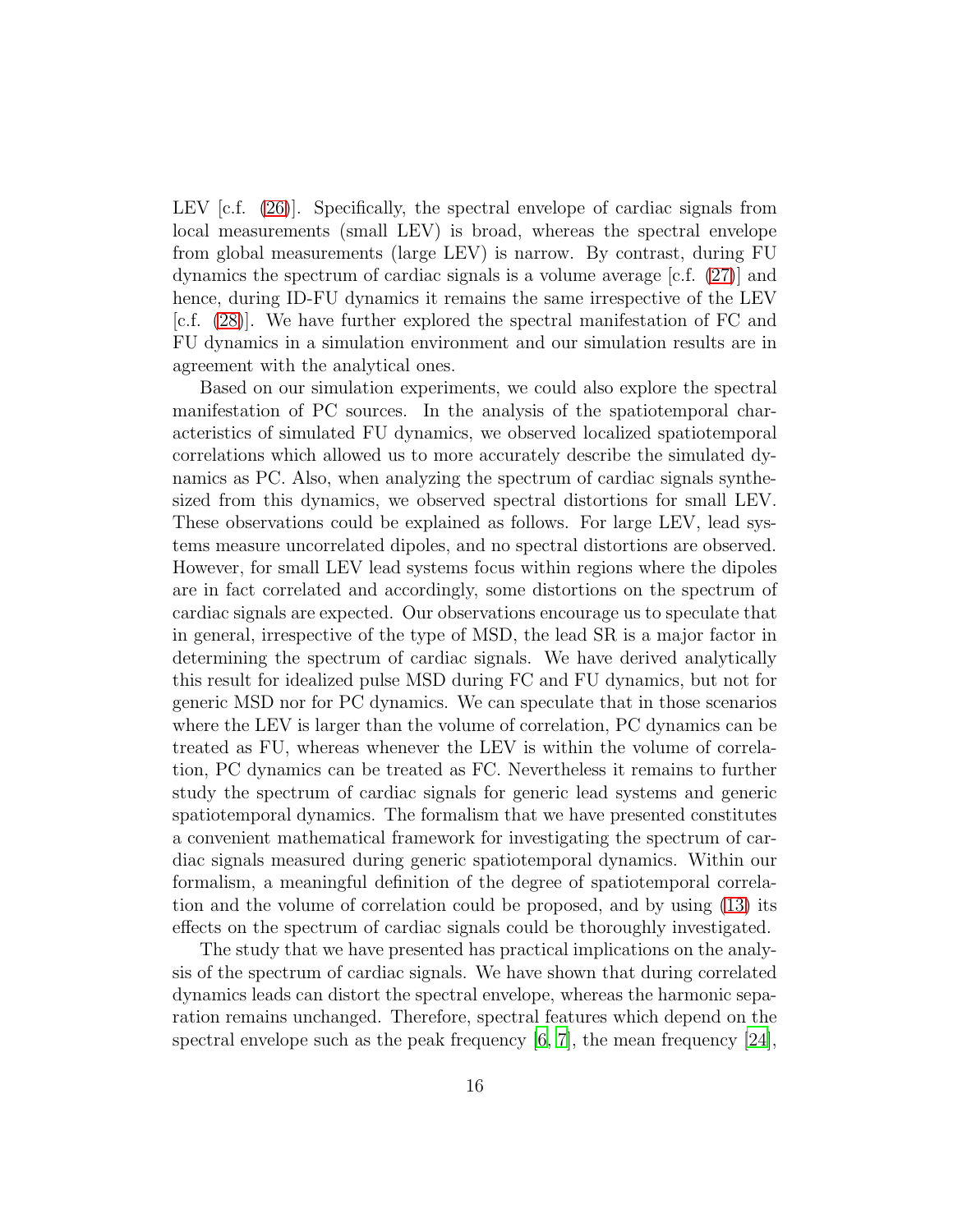and the organization index [\[4\]](#page-18-3), can be affected by the characteristics of the lead system, whereas those features that only depend on the harmonic separation, notably the DF  $(8, 9, 10, 11, 12)$  $(8, 9, 10, 11, 12)$  $(8, 9, 10, 11, 12)$  $(8, 9, 10, 11, 12)$  $(8, 9, 10, 11, 12)$  $(8, 9, 10, 11, 12)$ , are insensitive to the characteristics of the lead system. This conclusion supports, from a theoretical standpoint, recent experimental studies which assessed the robustness of the DF. In [\[25](#page-21-2)] it was reported that the values of the DF obtained from unipolar and bipolar cardiac signals correlate highly with the DF values obtained from optical signals. Other studies have compared the DF values obtained from cardiac signals measured by contact and non-contact intracardiac mapping systems, and have found good agreement between the DF values obtained from each mapping system [\[17,](#page-20-3) [18](#page-20-4)]. Finally, a high correlation between DF values from intracardiac EGM and surface ECG signals was found in [\[26\]](#page-21-3). In summary, these experimental studies indicate in agreement with our theoretical results, that the DF is a robust spectral feature of cardiac signals. Therefore, there is both experimental and theoretical evidence of the robustness of the DF, which pave the ground for developing novel DF mapping systems for diagnosing and managing of fibrillation, such as non-contact, intracardiac DF mapping systems [\[17,](#page-20-3) [18](#page-20-4)] and non-invasive, surface DF mapping systems [\[19\]](#page-20-5).

# Appendix A. Derivation of the Correlation and the Spectrum of Fully Correlated Sources

By setting  $v = w$  in [\(3\)](#page-3-1) and substituting [\(18\)](#page-6-1) into it, it can be proved that the autocorrelations of any two dipoles  $\mathbf{J}(v, t)$  and  $\mathbf{J}(w, t)$  in a FC source, are always identical.

$$
\rho(w, w, \tau) = \langle \mathbf{J}'^T(w, t + \tau) \mathbf{J}'(w, t) \rangle_t \n= \langle \mathbf{J}'^T(v, t + \tau - \zeta(v, w)) \mathbf{J}'(v, t - \zeta(v, w)) \rangle_t \n= \langle \mathbf{J}'^T(v, t' + \tau) \mathbf{J}'(v, t') \rangle_t \n= \rho(v, v, \tau)
$$
\n(A.1)

where  $t' = t - \zeta(v, w)$ . Therefore, FC sources are by construction also ID,  $\rho(v, v, \tau) = \rho(\tau)$  and  $\sigma(v, v, f) = \sigma(f)$ . By substituting [\(18\)](#page-6-1) into [\(3\)](#page-3-1),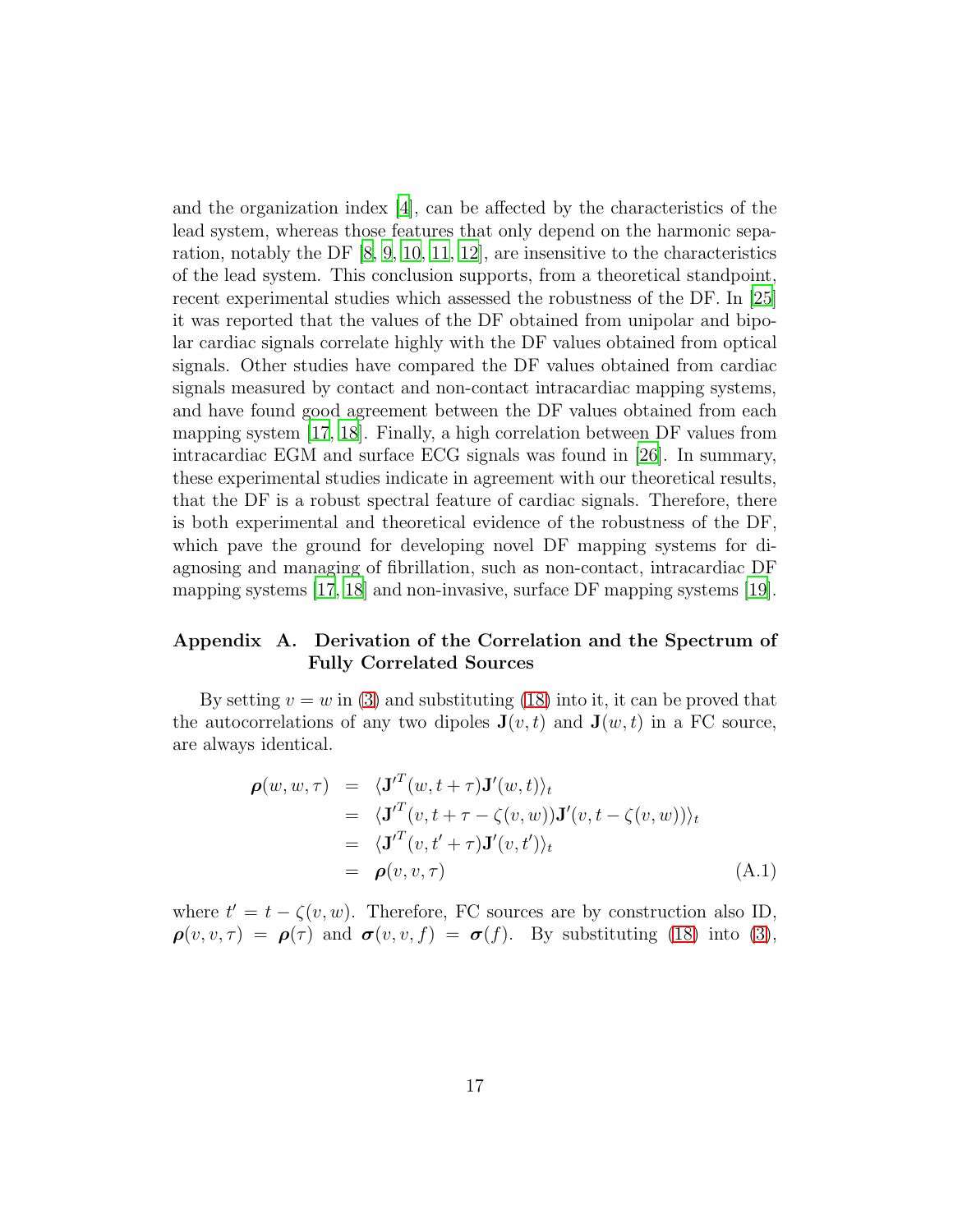$\rho(v, w, \tau)$  can be expressed in terms of  $\rho(\tau)$ :

<span id="page-17-0"></span>
$$
\rho(v, w, \tau) = \langle \mathbf{J}'^T(v, t + \tau) \mathbf{J}'(w, t) \rangle_t
$$
  
\n
$$
= \langle \mathbf{J}'^T(v, t + \tau) \mathbf{J}'(v, t - \zeta(v, w)) \rangle_t
$$
  
\n
$$
= \langle \mathbf{J}'^T(v, t + \tau) \mathbf{J}'(v, t) \rangle_t * \delta(\tau - \zeta(v, w))
$$
  
\n
$$
= \rho(\tau) * \delta(\tau - \zeta(v, w))
$$
  
\n
$$
= \rho(\tau - \zeta(v, w)). \tag{A.2}
$$

In words,  $\rho(v, w, \tau)$  is a  $\zeta(v, w)$ -delayed version of  $\rho(\tau)$ . As a consequence, by applying the Fourier Transform to [\(A.2\)](#page-17-0), the spectrum of a FC source can be expressed as:

$$
\begin{array}{rcl}\n\sigma(v, w, f) & = & \mathcal{F}[\boldsymbol{\rho}(v, w, \tau)] \\
& = & \mathcal{F}[\boldsymbol{\rho}(\tau) * \delta(\tau - \zeta(v, w))] \\
& = & \mathcal{F}[\boldsymbol{\rho}(\tau)] \mathcal{F}[\delta(\tau - \zeta(v, w))] \\
& = & \boldsymbol{\sigma}(f) \exp[-j2\pi f \zeta(v, w)].\n\end{array} \tag{A.3}
$$

# Appendix B. Connecting the Spectrum of Cardiac Signals to the Spectrum of Cardiac Sources

By substituting [\(1\)](#page-3-0) into [\(9\)](#page-4-3), we can express  $c'(t)$  in terms of  $\mathbf{J}'(v,t)$ ,

<span id="page-17-1"></span>
$$
c'(t) = \int_{V} \mathbf{L}^{T}(v) \mathbf{J}(v, t) dv - \langle \int_{V} \mathbf{L}^{T}(v) \mathbf{J}(v, t) dv \rangle_{t}
$$
  
\n
$$
= \int_{V} \mathbf{L}^{T}(v) \mathbf{J}(v, t) dv - \int_{V} \mathbf{L}^{T}(v) \mathbf{\bar{J}}^{T}(v) dv
$$
  
\n
$$
= \int_{V} \mathbf{L}^{T}(v) (\mathbf{J}(v, t) - \mathbf{\bar{J}}(v)) dv
$$
  
\n
$$
= \int_{V} \mathbf{L}^{T}(v) \mathbf{J}'(v, t) dv.
$$
 (B.1)

Then, by substituting [\(B.1\)](#page-17-1) into [\(10\)](#page-4-4), we can write the autocorrelation of a cardiac signal  $R_c(\tau)$  in terms of the autocorrelation of the cardiac source,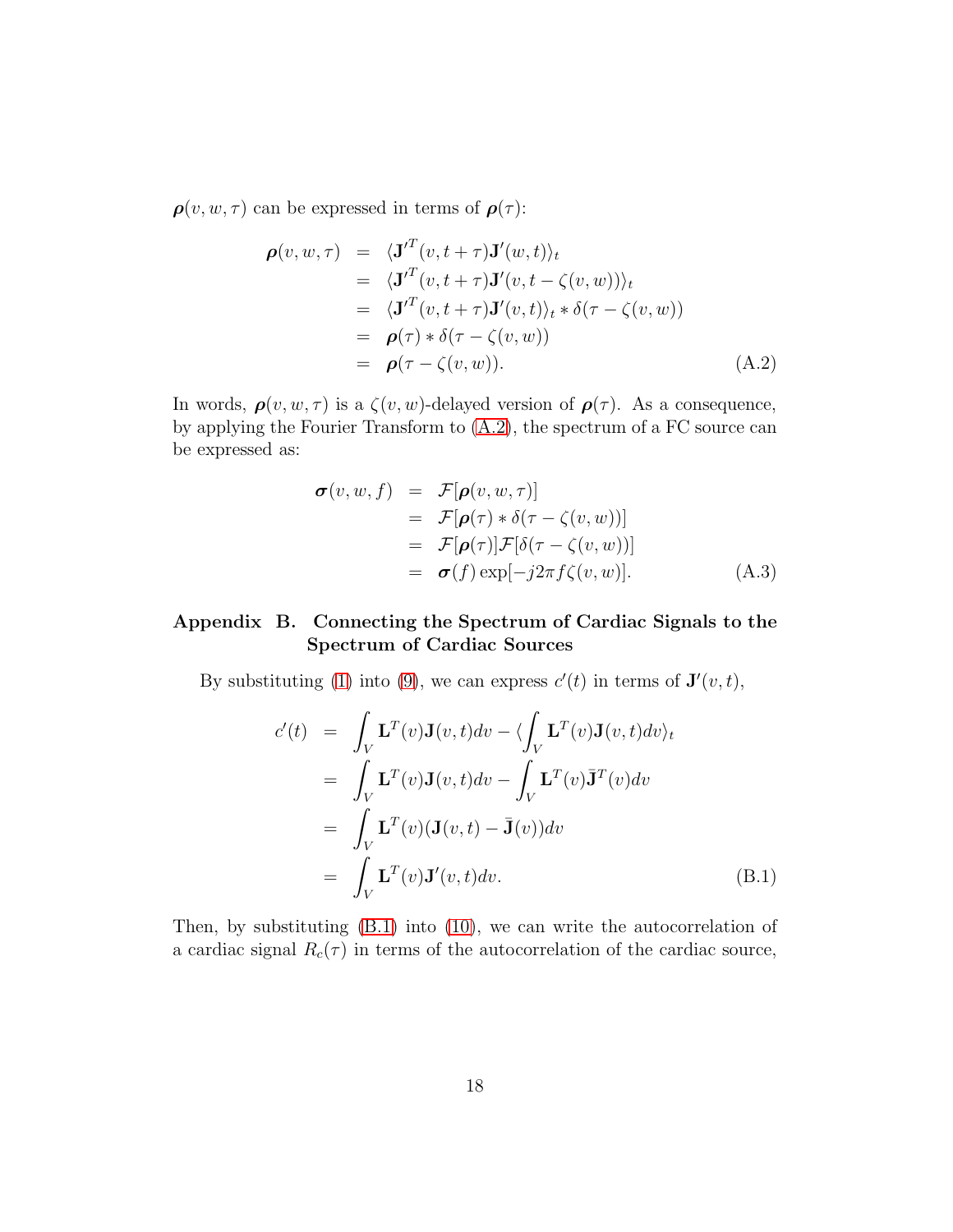$\rho(v, w, \tau)$ :

<span id="page-18-4"></span>
$$
R_c(\tau) = \langle \int_V \mathbf{L}^T(v) \mathbf{J}'(v, t + \tau) dv \int_V \mathbf{L}^T(w) \mathbf{J}'(w, t) dw \rangle_t
$$
  
\n
$$
= \int_{V \times V} \mathbf{L}^T(v) \langle \mathbf{J}'(v, t + \tau) \mathbf{J}'^T(w, t) \rangle_t \mathbf{L}(w) dv dw
$$
  
\n
$$
= \int_{V \times V} \mathbf{L}^T(v) \rho(v, w, \tau) \mathbf{L}(w) dv dw.
$$
 (B.2)

Finally, following [\(11\)](#page-5-2), we apply the Fourier Transform to [\(B.2\)](#page-18-4) and derive the relationship between the power spectrum of a cardiac signal  $S_c(f)$  and the spectrum of the cardiac source,  $\sigma(v, w, f)$ :

$$
S_c(f) = \mathcal{F}\left\{\int_{V\times V} \mathbf{L}^T(v)\rho(v, w, \tau)\mathbf{L}(w)dvdw\right\}
$$
  
\n
$$
= \int_{V\times V} \mathbf{L}^T(v)\mathcal{F}\{\rho(v, w, \tau)\}\mathbf{L}(w)dvdw
$$
  
\n
$$
= \int_{V\times V} \mathbf{L}^T(v)\boldsymbol{\sigma}(v, w, f)\mathbf{L}(w)dvdw.
$$
 (B.3)

# References

- <span id="page-18-0"></span>[1] B. P. Hoekstra, C. G. Diks, M. A. Allessie, J. De Goede, Nonlinear analysis of epicardial atrial electrograms of electrically induced atrial fibrillation in man, J. Cardiovasc. Electrophysiol. 6 (6) (1995) 419–440.
- <span id="page-18-1"></span>[2] J. Jalife, Ventricular fibrillation: Mechanisms of initiation and maintenance, Annu. Rev. Physiol. 62 (1) (2000) 25–50.
- <span id="page-18-2"></span>[3] S. Barro, R. Ruiz, D. Cabello, J. Mira, Algorithmic sequential decisionmaking in the frequency domain for life threatening ventricular arrhythmias and imitative artefacts: a diagnostic system, J. Biomed. Eng. 11 (4) (1989) 320–328.
- <span id="page-18-3"></span>[4] T. H. Everett, L. C. Kok, R. H. Vaughn, J. R. Moorman, D. E. Haines, Frequency domain algorithm for quantifying atrial fibrillation organization to increase defibrillation efficacy, IEEE Trans. Biomed. Eng. 48 (9) (2001) 969–978.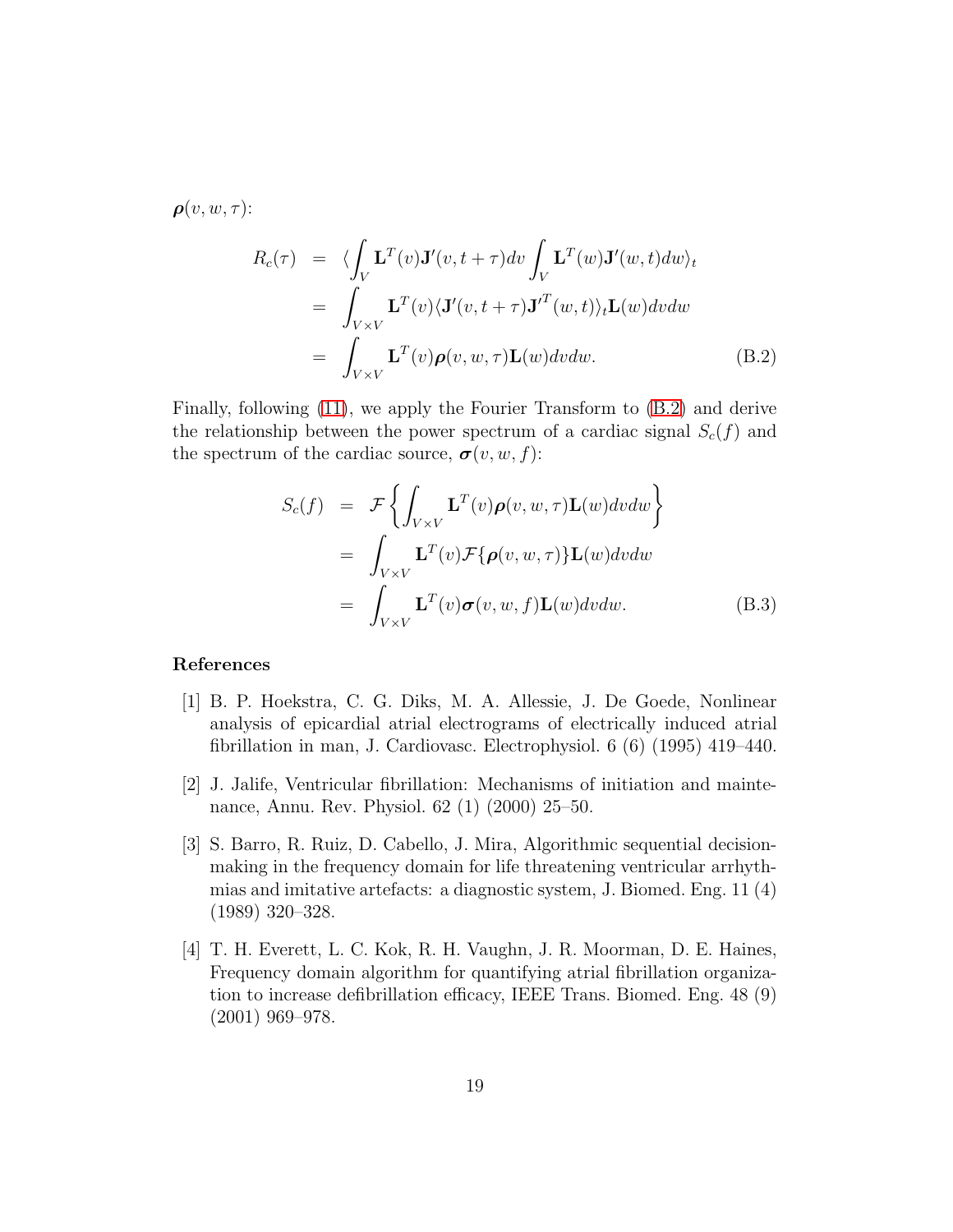- <span id="page-19-0"></span>[5] H. U. Strohmenger, K. H. Lindner, C. G. Brown, Analysis of the ventricular fibrillation ecg signal amplitude and frequency parameters as predictors of countershock success in humans, Chest 111 (3) (1997) 584– 589.
- <span id="page-19-1"></span>[6] T. Eftestøl, K. Sunde, S. O. Aase, J. H. Husoy, P. A. Steen, Predicting outcome of defibrillation by spectral characterization and nonparametric classification of ventricular fibrillation in patients with out-of-hospital cardiac arrest, Circulation 102 (13) (2000) 1523–1529.
- <span id="page-19-2"></span>[7] I. Jekova, F. Mougeolle, A. Valance, Defibrillation shock success estimation by a set of six parameters derived from the electrocardiogram, Physiol. Meas. 25 (5) (2004) 1179–1188.
- <span id="page-19-3"></span>[8] A. C. Skanes, R. Mandapati, O. Berenfeld, J. M. Davidenko, J. Jalife, Spatiotemporal periodicity during atrial fibrillation in the isolated sheep heart, Circulation 98 (12) (1998) 1236–1248.
- <span id="page-19-4"></span>[9] R. Mandapati, A. Skanes, J. Chen, O. Berenfeld, J. Jalife, Stable microreentrant sources as a mechanism of atrial fibrillation in the isolated sheep heart., Circulation 101 (2) (2000) 194–199.
- <span id="page-19-5"></span>[10] M. Mansour, R. Mandapati, O. Berenfeld, J. Chen, F. H. Samie, J. Jalife, Left-to-right gradient of atrial frequencies during acute atrial fibrillation in the isolated sheep heart, Circulation 103 (2001) 2631–2636.
- <span id="page-19-6"></span>[11] P. Sanders, O. Berenfeld, M. Hocini, P. Ja¨ıs, R. Vaidyanathan, L. F. Hsu, S. Garrigue, Y. Takahashi, M. Rotter, F. Sacher, C. Scavée, R. Ploutz-Snyder, J. Jalife, M. Ha¨ıssaguerre, Spectral analysis identifies sites of high-frequency activity maintaining atrial fibrillation in humans, Circulation 112 (6) (2005) 789–797.
- <span id="page-19-7"></span>[12] F. Atienza, J. Almendral, J. Moreno, R. Vaidyanathan, A. Talkachou, J. Kalifa, A. Arenal, J. P. Villacastín, E. G. Torrecilla, A. Sánchez, R. Ploutz-Snyder, J. Jalife, O. Berenfeld, Activation of inward rectifier potassium channels accelerates atrial fibrillation in humans: evidence for a reentrant mechanism, Circulation 114 (23) (2006) 2434–2442.
- <span id="page-19-8"></span>[13] O. Berenfeld, J. Kalifa, J. Jalife, Catheter Ablation of Atrial Fibrillation, Wiley-Blackwell, In: E. Aliot, M. Haissaguerre, W. Jackman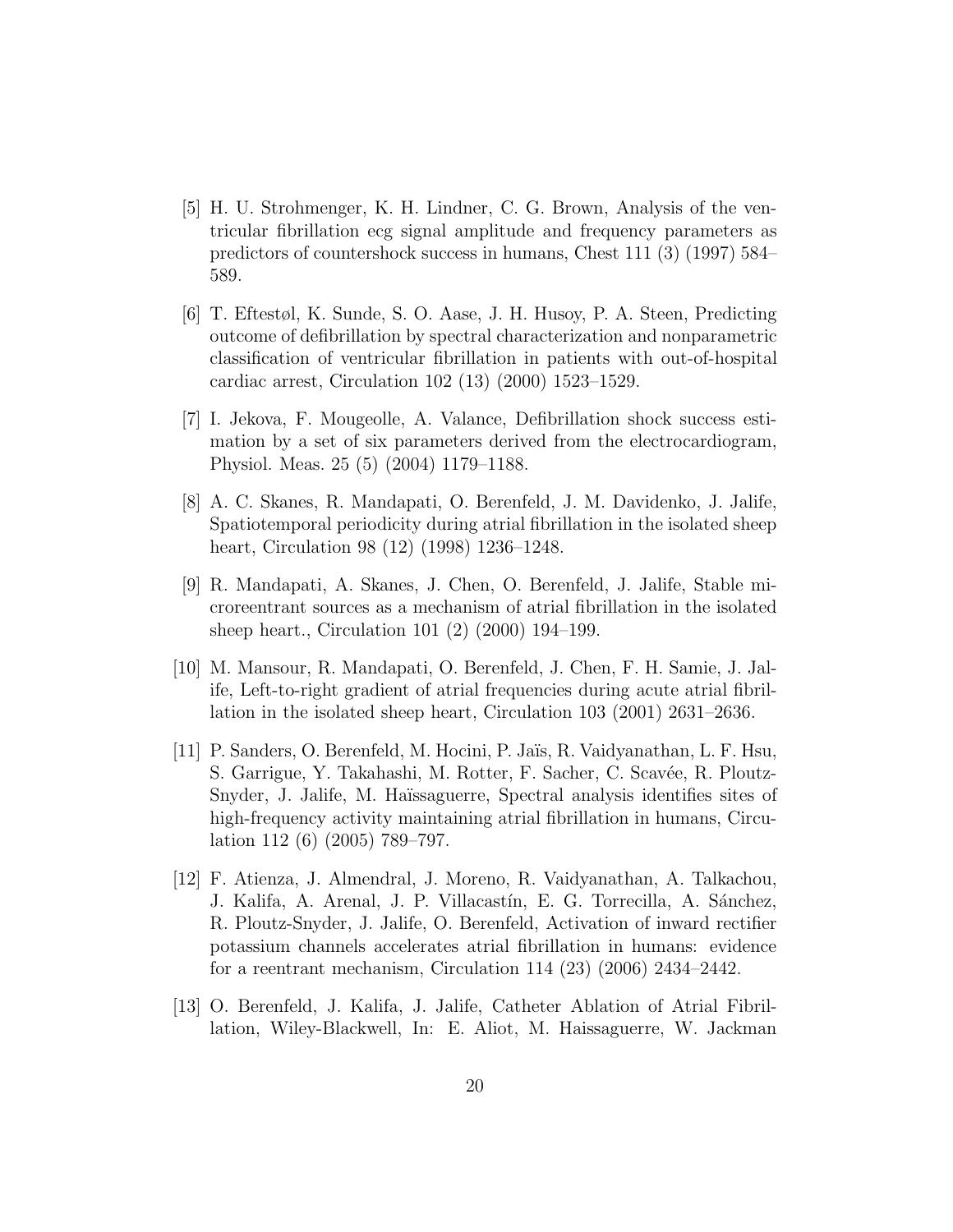(Eds.) Mechanisms of Atrial Fibrillation in Animals and Humans, Massachusetts, 2008, pp. 61–74.

- <span id="page-20-0"></span>[14] G. Fischer, M. C. Stühlinger, C. N. Nowak, L. Wieser, B. Tilg, F. Hintringer, On computing dominant frequency from bipolar intracardiac electrograms, IEEE Trans. Biomed. Eng. 54 (1) (2007) 165–169.
- <span id="page-20-1"></span>[15] J. Ng, J. J. Goldberger, Understanding and interpreting dominant frequency analysis of af electrograms, J. Cardiovasc. Electrophysiol. 18 (6) (2007) 680–685.
- <span id="page-20-2"></span>[16] S. Zlochiver, M. Yamazaki, J. Kalifa, O. Berenfeld, Rotor meandering contributes to irregularity in electrograms during atrial fibrillation., Heart Rhythm 5 (6) (2008) 846–854.
- <span id="page-20-3"></span>[17] Y.-J. Lin, S. Higa, T. Kao, H.-W. Tso, C.-T. Tai, S.-L. Chang, L.-W. Lo, W. Wongcharoen, S.-A. Chen, Validation of the frequency spectra obtained from the noncontact unipolar electrograms during atrial fibrillation, J. Cardiovasc. Electrophysiol. 18 (11) (2007) 1147–1153.
- <span id="page-20-4"></span>[18] S. Gojraty, N. Lavi, E. Valles, S. J. Kim, J. Michele, E. P. Gerstenfeld, Dominant frequency mapping of atrial fibrillation: Comparison of contact and noncontact approaches, J. Cardiovasc. Electrophysiol. 20 (9) (2009) 997–1004.
- <span id="page-20-5"></span>[19] O. Berenfeld, Toward discerning the mechanisms of atrial fibrillation from surface electrocardiogram and spectral analysis., J. Electrocardiol. 43 (6) (2010) 509–514.
- <span id="page-20-6"></span>[20] J. Malmivuo, R. Plonsey, Bioelectromagnetism: principles and applications of bioelectric and biomagnetic fields, Oxford University Press, New York, 1995.
- <span id="page-20-7"></span>[21] A. Papoulis, Probability, Random Variables, and Stochastic Processes, McGraw-Hill, New York, 1991.
- <span id="page-20-8"></span>[22] F. Alonso-Atienza, J. Requena-Carrión, A. García-Alberola, J. L. Rojo-Alvarez, J. J. Sánchez-Muñoz, J. Martinez-Sánchez, M. Valdés-Chávarri, A probabilistic model of cardiac electrical activity based on a cellular automata system, Rev. Esp. Cardiol. 58 (1) (2005) 41–47.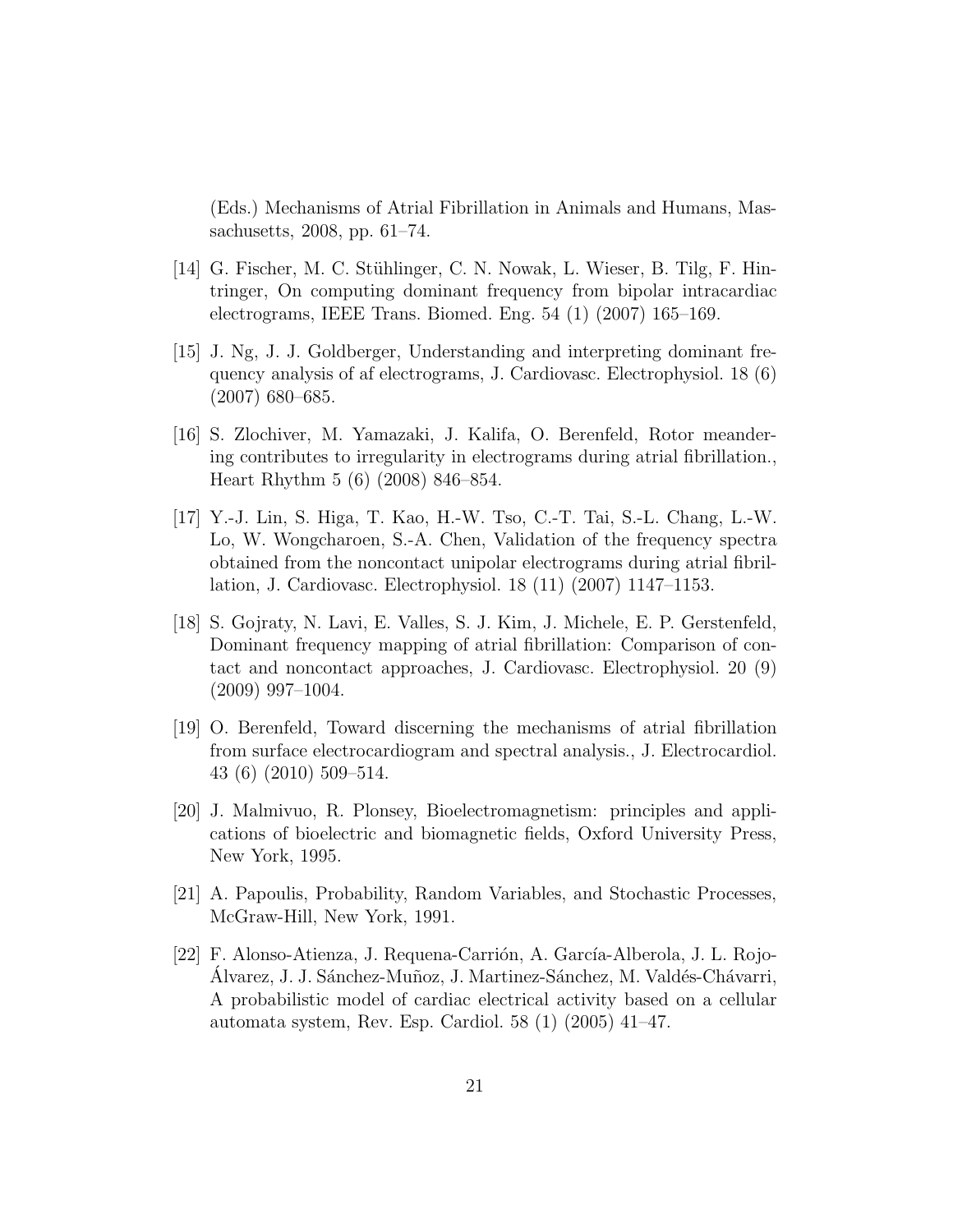- <span id="page-21-0"></span>[23] J. G. Proakis, D. K. Manolakis, Digital Signal Processing, Prentice Hall, 2006.
- <span id="page-21-1"></span>[24] R. Dzwonczyk, C. Brown, H. Werman, The median frequency of the ecg during ventricular fibrillation: its use in an algorithm for estimating the duration of cardiac arrest, IEEE Trans. Biomed. Eng. 37 (1990) 640–646.
- <span id="page-21-2"></span>[25] O. Berenfeld, S. Ennis, E. Hwang, B. Hooven, K. Grzeda, S. Mironov, M. Yamazaki, J. Kalifa, J. Jalife, Time- and frequency-domain analyses of atrial fibrillation activation rate: The optical mapping reference, Heart Rhythm 8 (11) (2011) 1758 – 1765.
- <span id="page-21-3"></span>[26] S. R. Dibs, J. Ng, R. Arora, R. S. Passman, A. H. Kadish, J. J. Goldberger, Spatiotemporal characterization of atrial activation in persistent human atrial fibrillation: multisite electrogram analysis and surface electrocardiographic correlations–a pilot study., Heart Rhythm 5 (5) (2008) 686–693.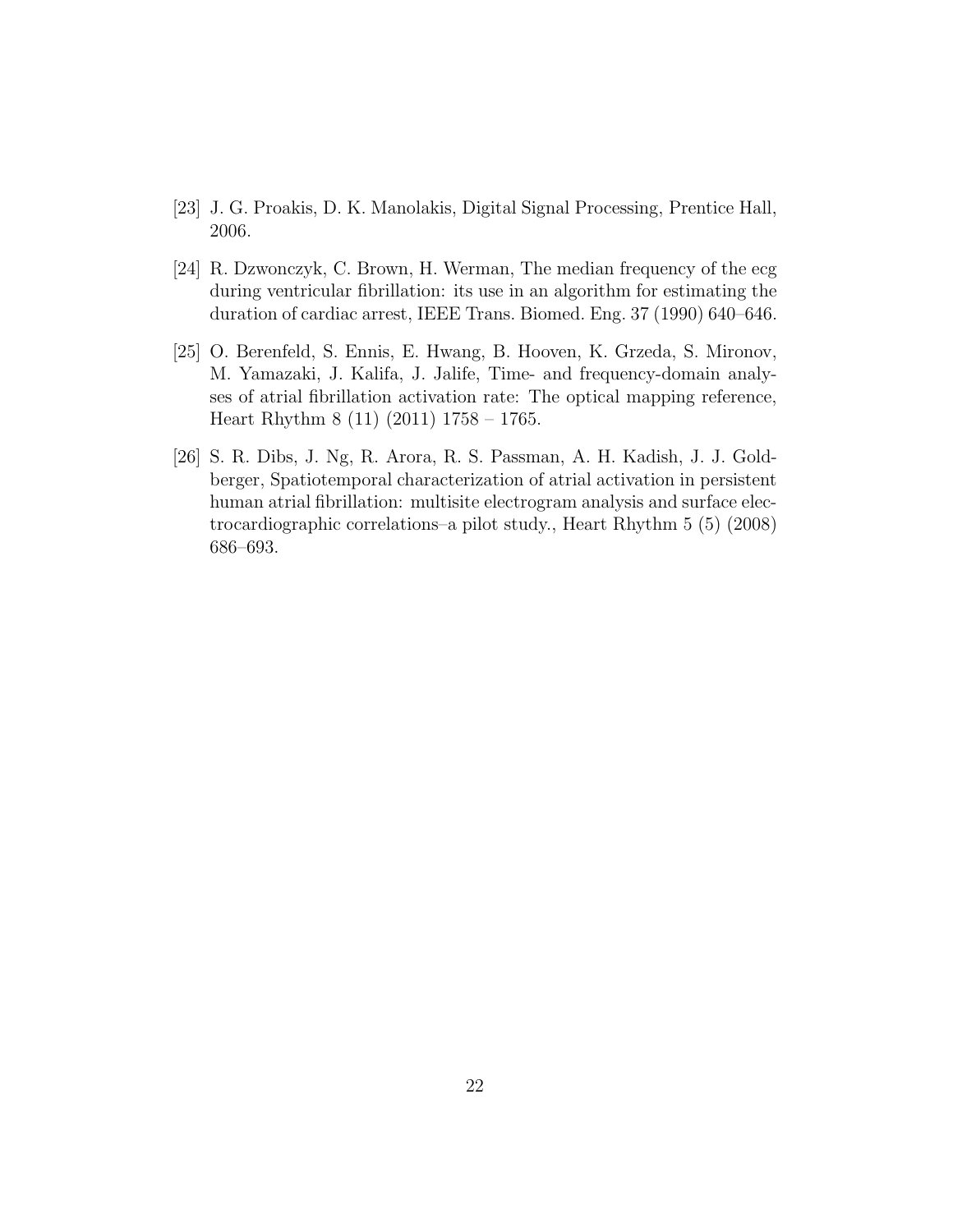## List of Figures

- 1 Analysis of simulated fully correlated (FC) and fully uncorrelated (FU) dynamics. (See text for explanation.) Voltage maps during (a) FC and (b) FU dynamics, showing source locations  $v_1, v_2$  and  $v_3$ . Normalized correlations  $\hat{\rho}_{xx}(v_1, w, \tau)$ and  $\hat{\rho}_{yy}(v_1, w, \tau)$ , where  $w = v_1, v_2, v_3$ , during (c) FC and (d) FU dynamics. Normalized total autocorrelation  $\hat{R}_J(\tau)$  during (e) FC and (f) FU dynamics. . . . . . . . . . . . . . . . . . . [24](#page-23-0)
- 2 The envelope of cardiac signals measured during fully correlated (FC) dynamics conforms to the Fourier Transform of the time-delay density function (TDDF). (a) An isochronal map of cell excitations during simulated FC dynamics and the regions covered by pulses  $A_5$  and  $A_8$  are shown. (b) Based on the time delay between cell excitations, the TDDF corresponding to pulses from leads  $A_5$  and  $A_8$ ,  $F_{A_5}(\zeta)$  and  $F_{A_8}(\zeta)$ , are generated. (c) As predicted by [\(26\)](#page-8-1), the multiplication of the total spectrum  $S_J(f)$  by the Fourier Transforms of the TDDF  $S_{A_5}(f)$  and  $S_{A_8}(f)$ , matches the spectra of signals generated by pulses  $A_5$  and  $A_8$ ,  $S_{c_5}(f)$  and  $S_{c_8}(f)$ . . . . . . . . . . . . . [25](#page-24-0) 3 The spectral effects of the characteristics of pulse MSD are qualitatively different during FC and FU dynamics. (a) During FC dynamics, the smaller the pulse, the broader the bandwidth of synthesized leads. (b) During FU dynamics, spectra
	- remain approximately unchanged across different leads except the smallest ones,  $A_1$  and  $A_2$ . This behavior can be explained by the existence of localized spatiotemporal correlations in the
	- simulated FU dynamics.  $\ldots \ldots \ldots \ldots \ldots \ldots \ldots \ldots \ldots \quad 26$  $\ldots \ldots \ldots \ldots \ldots \ldots \ldots \ldots \ldots \quad 26$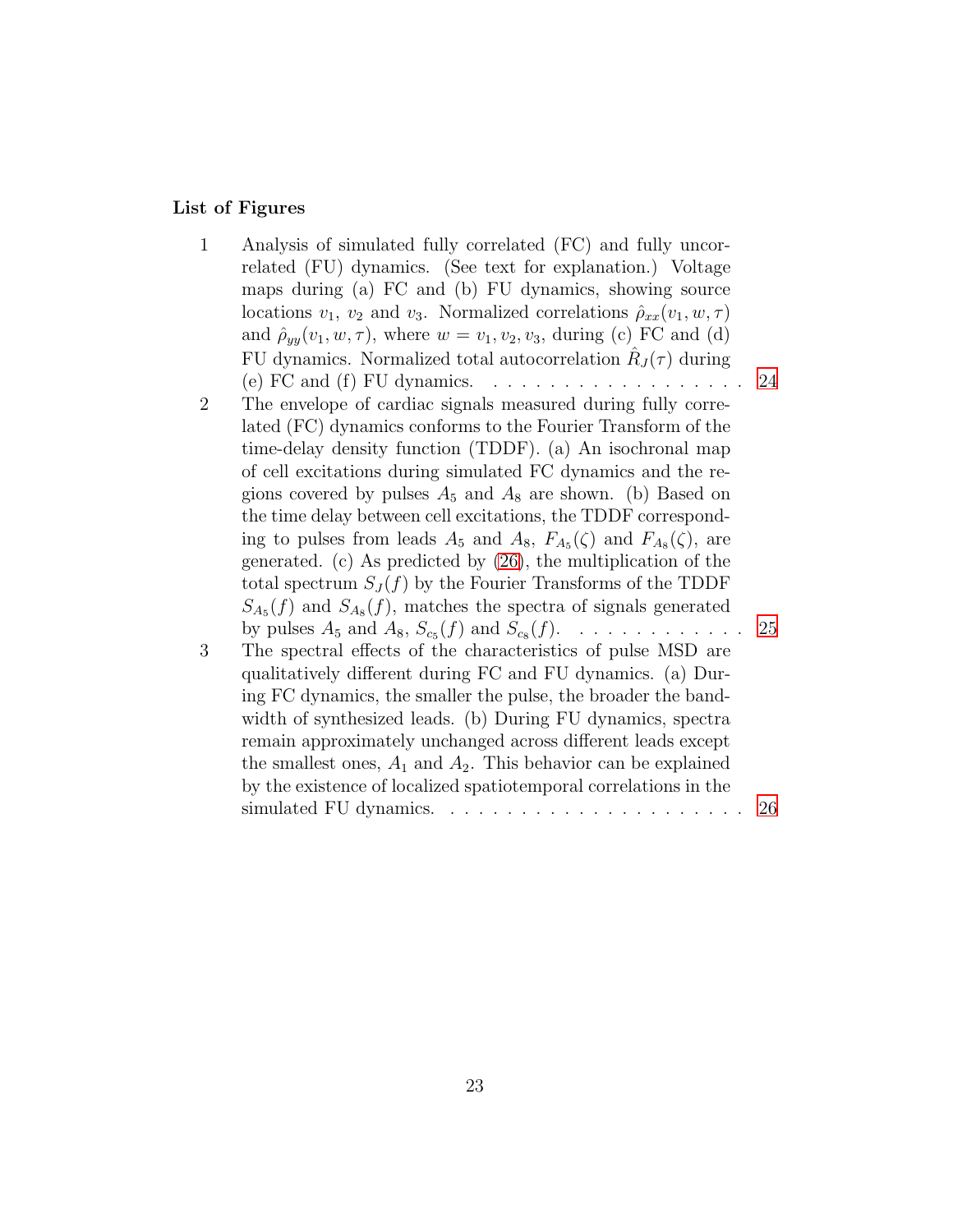

<span id="page-23-0"></span>Figure 1: Analysis of simulated fully correlated (FC) and fully uncorrelated (FU) dynamics. (See text for explanation.) Voltage maps during (a) FC and (b) FU dynamics, showing source locations  $v_1$ ,  $v_2$  and  $v_3$ . Normalized correlations  $\hat{\rho}_{xx}(v_1, w, \tau)$  and  $\rho_{yy}(v_1, w, \tau)$ , where  $w = v_1, v_2, v_3$ , during (c) FC and (d) FU dynamics. Normalized total autocorrelation  $\hat{R}_J(\tau)$  during (e) FC and (f) FU dynamics.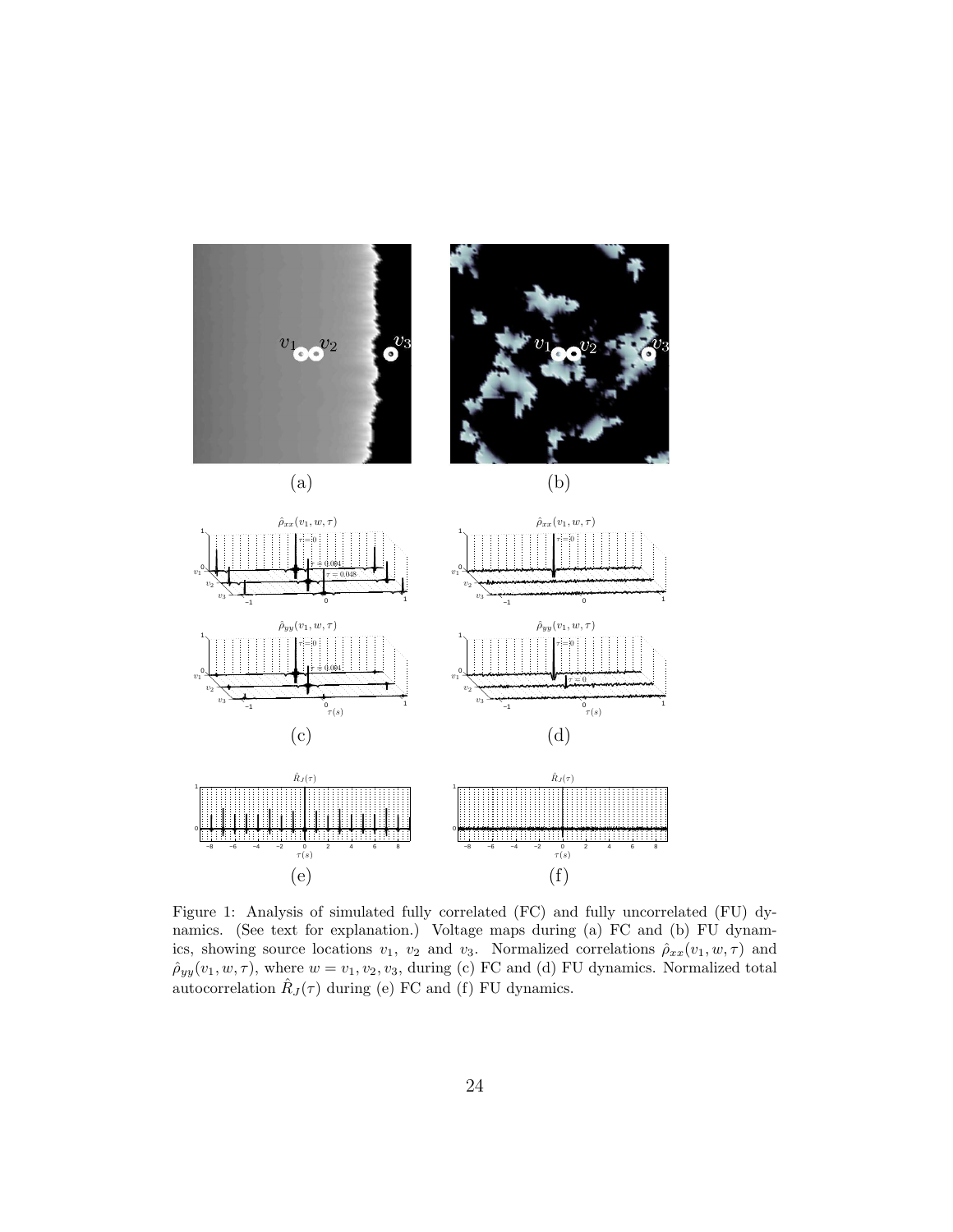

<span id="page-24-0"></span>Figure 2: The envelope of cardiac signals measured during fully correlated (FC) dynamics conforms to the Fourier Transform of the time-delay density function (TDDF). (a) An isochronal map of cell excitations during simulated FC dynamics and the regions covered by pulses  $A_5$  and  $A_8$  are shown. (b) Based on the time delay between cell excitations, the TDDF corresponding to pulses from leads  $A_5$  and  $A_8$ ,  $F_{A_5}(\zeta)$  and  $F_{A_8}(\zeta)$ , are generated. (c) As predicted by [\(26\)](#page-8-1), the multiplication of the total spectrum  $S_J(f)$  by the Fourier Transforms of the TDDF  $S_{A_5}(f)$  and  $S_{A_8}(f)$ , matches the spectra of signals generated by pulses  $A_5$  and  $A_8$ ,  $S_{c_5}(f)$  and  $S_{c_8}(f)$ .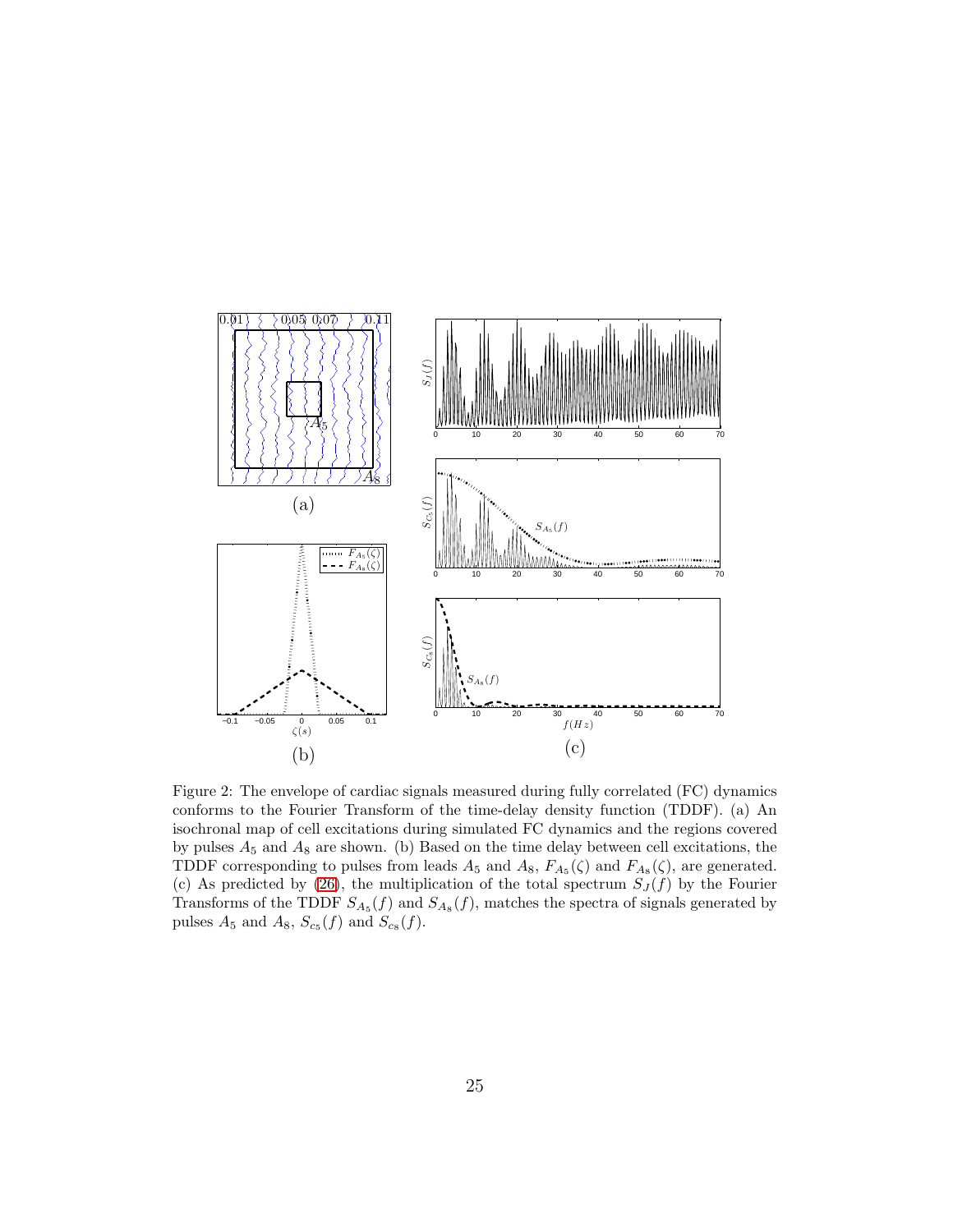

<span id="page-25-0"></span>Figure 3: The spectral effects of the characteristics of pulse MSD are qualitatively different during FC and FU dynamics. (a) During FC dynamics, the smaller the pulse, the broader the bandwidth of synthesized leads. (b) During FU dynamics, spectra remain approximately unchanged across different leads except the smallest ones,  $A_1$  and  $A_2$ . This behavior can be explained by the existence of localized spatiotemporal correlations in the simulated FU dynamics.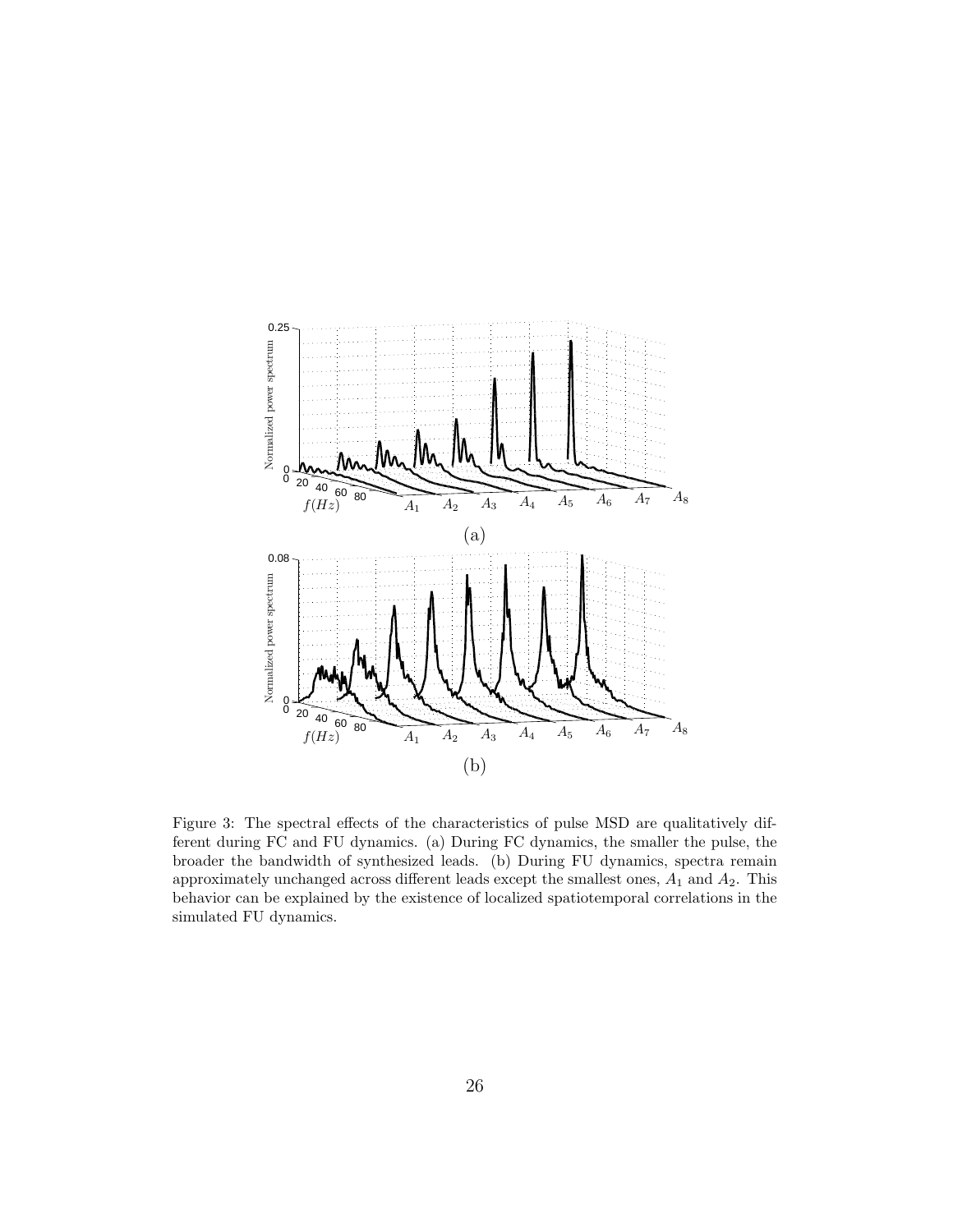# List of Tables

1 Definition and lead equivalent volume (LEV) of the measurement sensitivity distributions used in the simulations and bandwidth of the corresponding simulated signals during fully correlated (FC) and fully uncorrelated (FU) dynamics  $\phantom{1}.\phantom{1}.\phantom{1}.\phantom{1}.\phantom{1}$